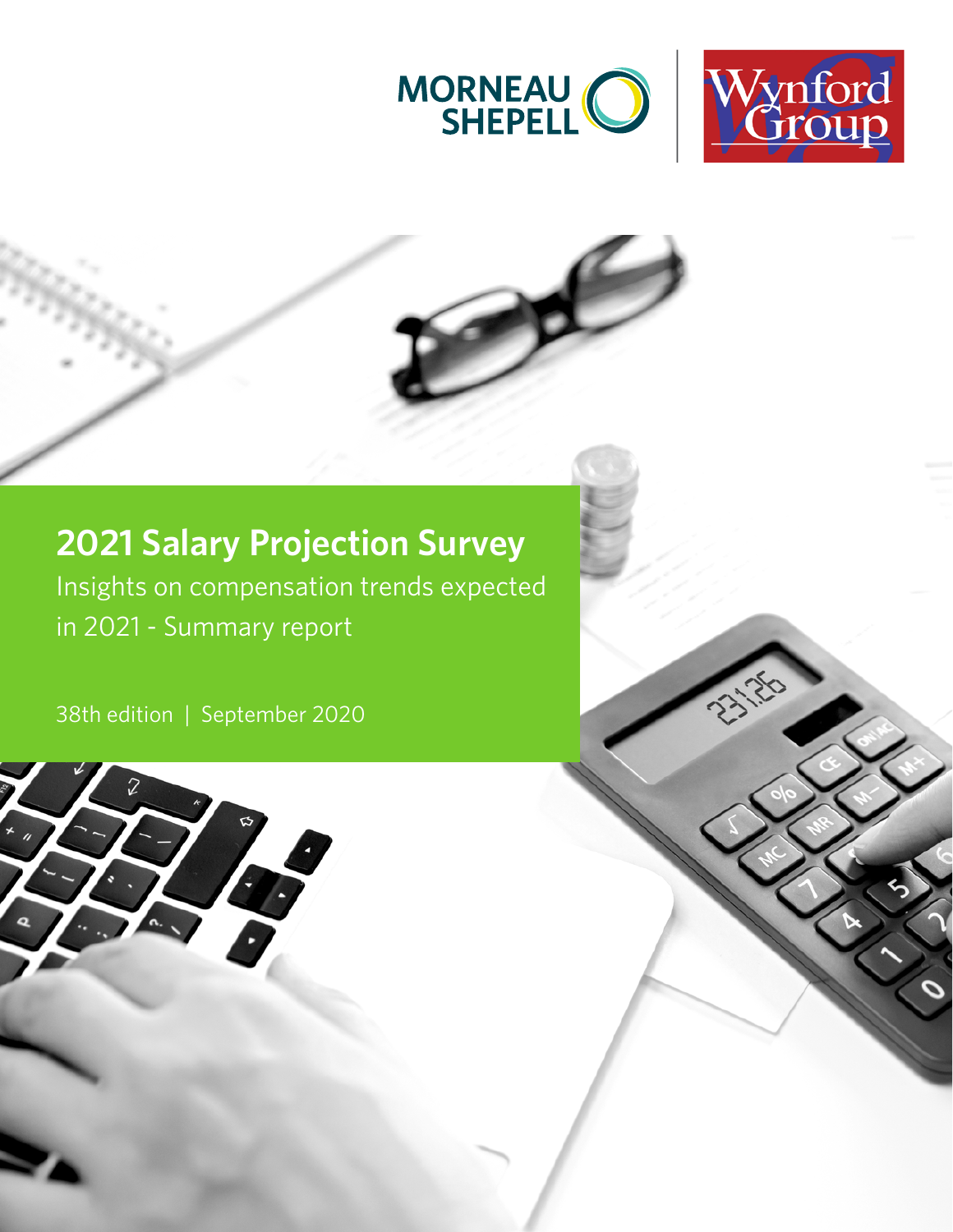## Table of contents

- [Introduction](#page-2-0)
- [Compensation consulting](#page-3-0)
- [Participant profile](#page-4-0)
- [Survey highlights](#page-7-0)
- [Historical base salary increase trend](#page-9-0)
- [Base salary](#page-10-0)
- [Salary structure](#page-12-0)
- [Survey participants](#page-14-0)
- [Notice](#page-23-0)
- [For more information](#page-23-0)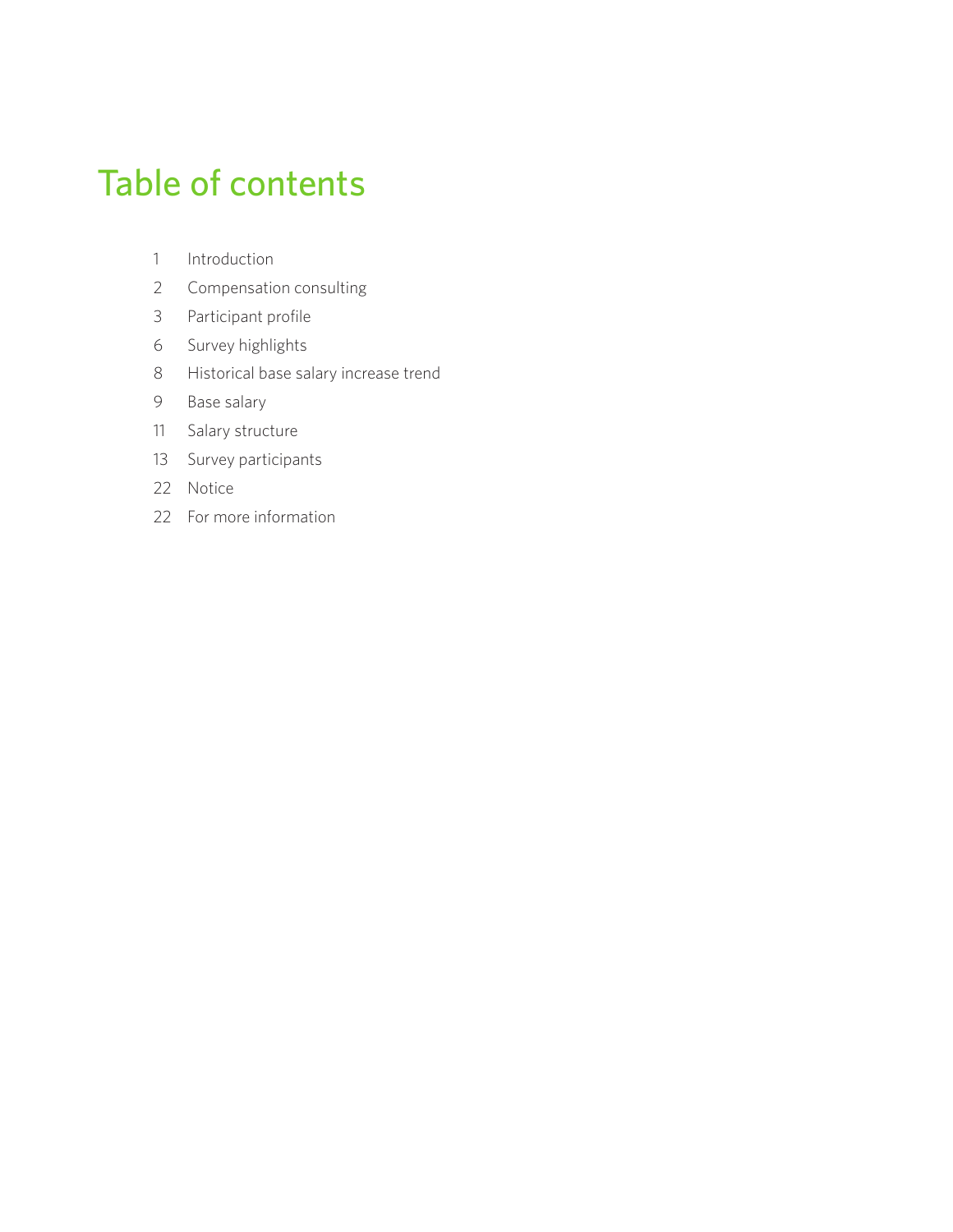## <span id="page-2-0"></span>Introduction

The results presented in this report are an analysis of responses collected between July and August 2020 to the 38th edition of Morneau Shepell's 2021 Salary Projection Survey. The data represents a broad cross-section of industries representing 889 organizations across Canada and provides data on actual salary budget increase percentages for the past and current years, along with projected increases for next year.

- **•** The report contains segmented data and a detailed analysis by Morneau Shepell's compensation consultants.
- **•** Survey participation jumped over 75% on a year over year basis from 506 organizations participating in 2019, to 889 in 2020. Many of these organizations also participated in our 2020 [Canadian Salary Surveys.](https://www.wynfordgroup.com/surveyFees.shtml)
- **•** Survey data includes actual 2020 and projected 2021 base salary increases and salary structure adjustments.
- **•** Survey data is reported excluding zeros and including zeros (freezes) but does not include temporary rollbacks due to COVID-19.
- **•** Findings are summarized for non-unionized employees.
- **•** Statistical requirements applied to the data analysis include a minimum of three organizations for average/mean reported results, and a minimum of five organizations for median/50th percentile results.

### Definition of statistics

#### **Median/50th percentile**

Point where 50% of the sample fall below and 50% are above

#### **Mean/average**

Sum of the average data reported by each organization, divided by the total number of these organizations

#### **Dash (—)**

Data is not included because it is not applicable

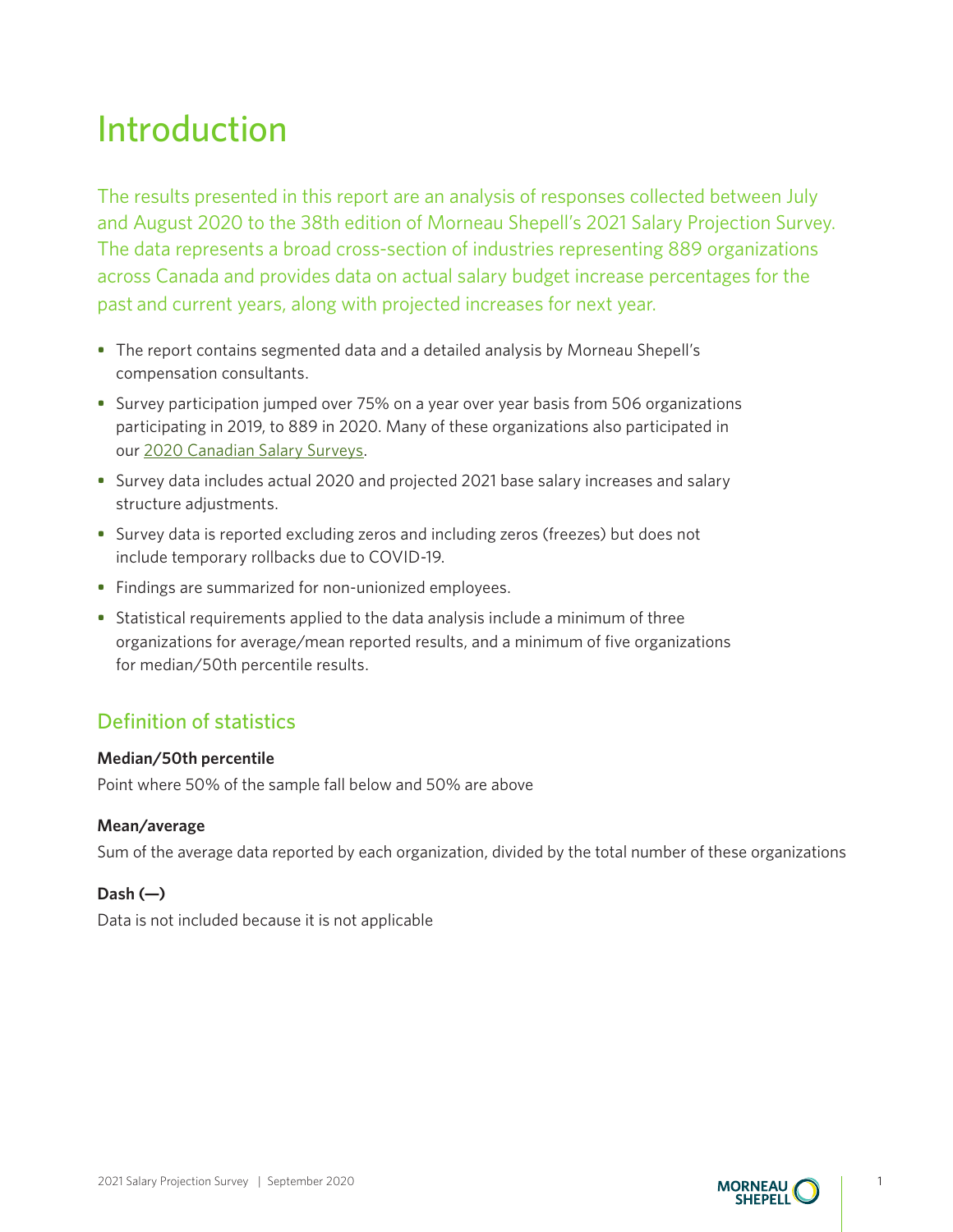# <span id="page-3-0"></span>Compensation consulting

Our compensation consultants have extensive experience in providing compensation design services to organizations in a variety of industries across Canada. As a result, we know how to manage some of the more difficult aspects of designing compensation programs and performing compensation benchmarking, such as; evaluating pay alignment with strategy and regulatory requirements, developing sound comparator groups, designing incentive plans and sourcing compensation information.

The Morneau Shepell [compensation consulting practice](https://www.morneaushepell.com/ca-en/compensation-consulting) has deep expertise in the following areas:

- **•** Compensation philosophy and principles
- Market pricing and competitive pay benchmarking
- **•** Job evaluation
- **•** Pay equity
- **•** Salary structures
- **•** Performance management
- **•** Total compensation statements
- **•** HR policy review
- **•** Education and training services
- **•** Short and long-term incentive plans
- **•** Benefits and perquisites
- **•** Executive employment, severance and change in control agreements
- **•** Special events (i.e. M&A, executive succession, IPOs, going private, etc.)
- **•** Executive pay-for-performance analysis
- **•** Board and compensation committee advisory services
- **•** Board of Directors compensation plan review and design
- **•** Governance best practices
- **•** Compensation disclosure
- **•** Supplemental executive retirement plans



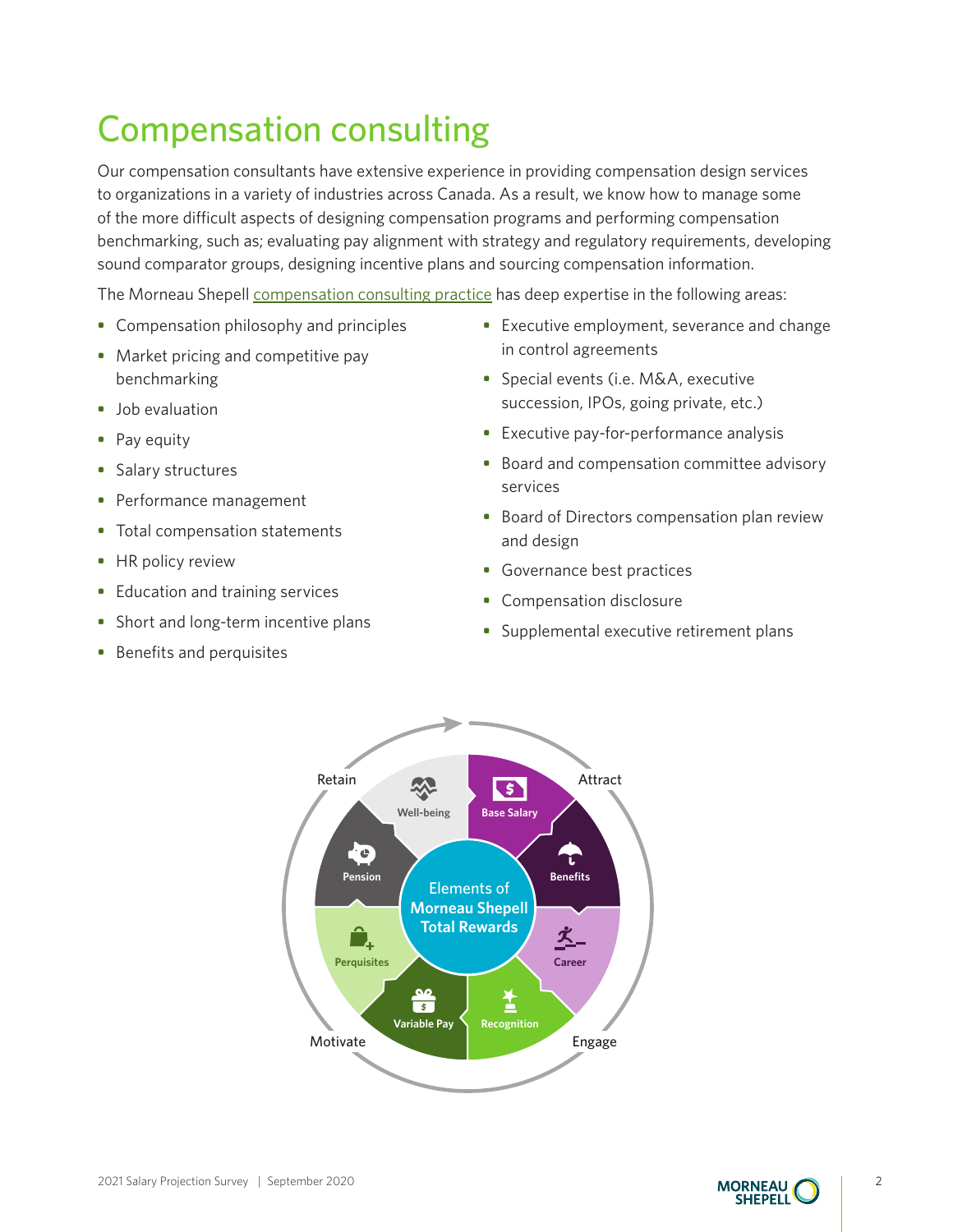# <span id="page-4-0"></span>Participant profile

Below is the breakdown of the 889 survey participants:



#### **Revenue/annual operating budget (\$ million) - Distribution**

**Number of full-time equivalent employees (FTEs) in Canada - Distribution**



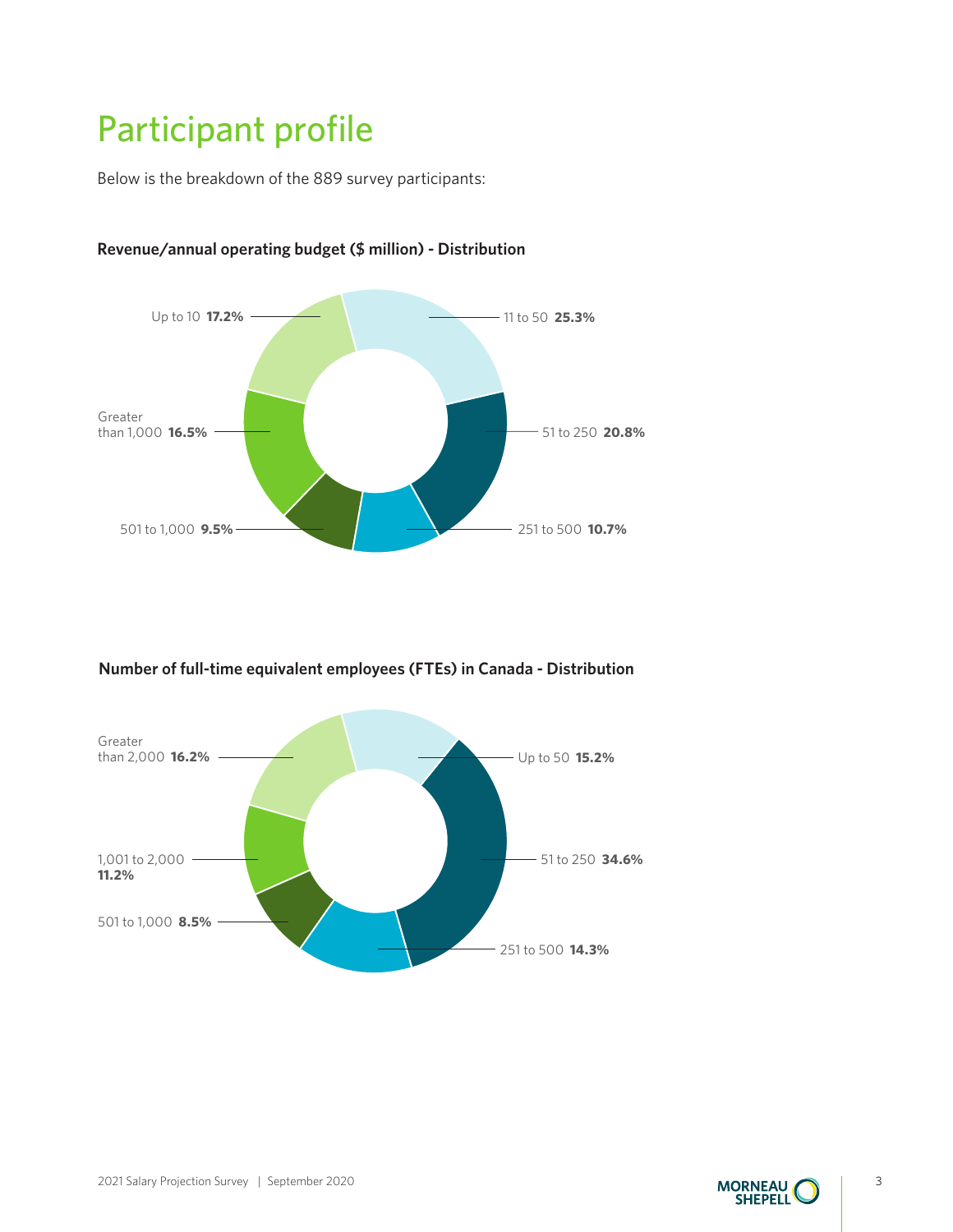#### **Organization ownership type - Distribution**



#### **Operating regions in Canada - Distribution**



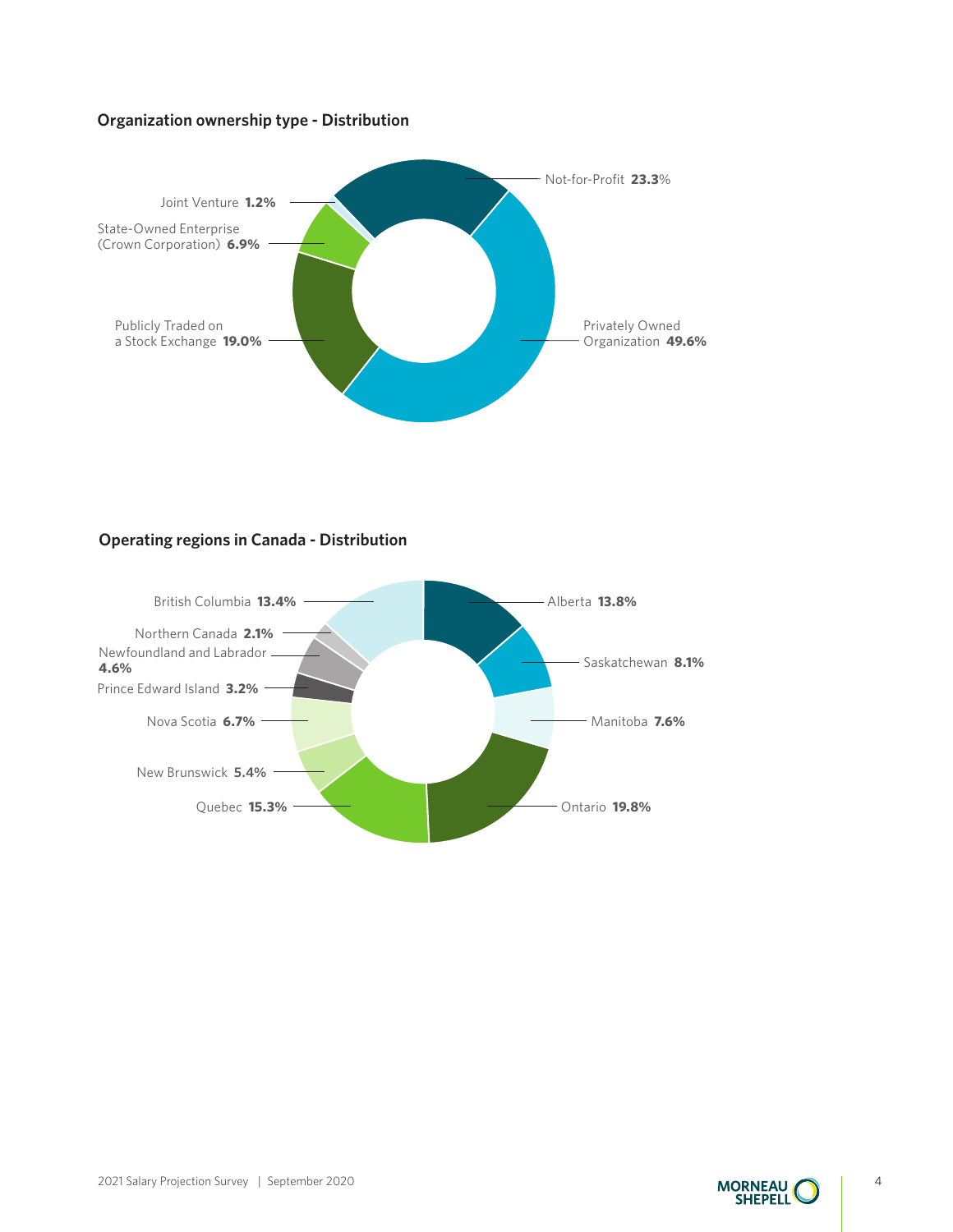| <b>Industry</b>                                                       | <b>Distribution</b> |
|-----------------------------------------------------------------------|---------------------|
| Accommodation and food services                                       | 2.1%                |
| Administrative and support, waste management and remediation services | 0.4%                |
| Agriculture, forestry, fishing and hunting                            | 2.8%                |
| Arts, entertainment and recreation                                    | 2.1%                |
| Construction                                                          | 4.7%                |
| <b>Educational services</b>                                           | 3.6%                |
| Finance and insurance                                                 | 9.7%                |
| Health care and social assistance                                     | 7.2%                |
| Information and cultural industries                                   | 1.0%                |
| Management of companies and enterprises                               | 0.6%                |
| Manufacturing                                                         | 14.4%               |
| Mining and oil and gas extraction                                     | 3.6%                |
| Other services (except public administration)                         | 11.4%               |
| Professional, scientific and technical services                       | 13.2%               |
| Public administration                                                 | 6.2%                |
| Real estate, rental and leasing                                       | 2.9%                |
| Retail trade                                                          | 4.2%                |
| Transportation and warehousing                                        | 4.9%                |
| Utilities                                                             | 2.4%                |
| Wholesale trade                                                       | 2.6%                |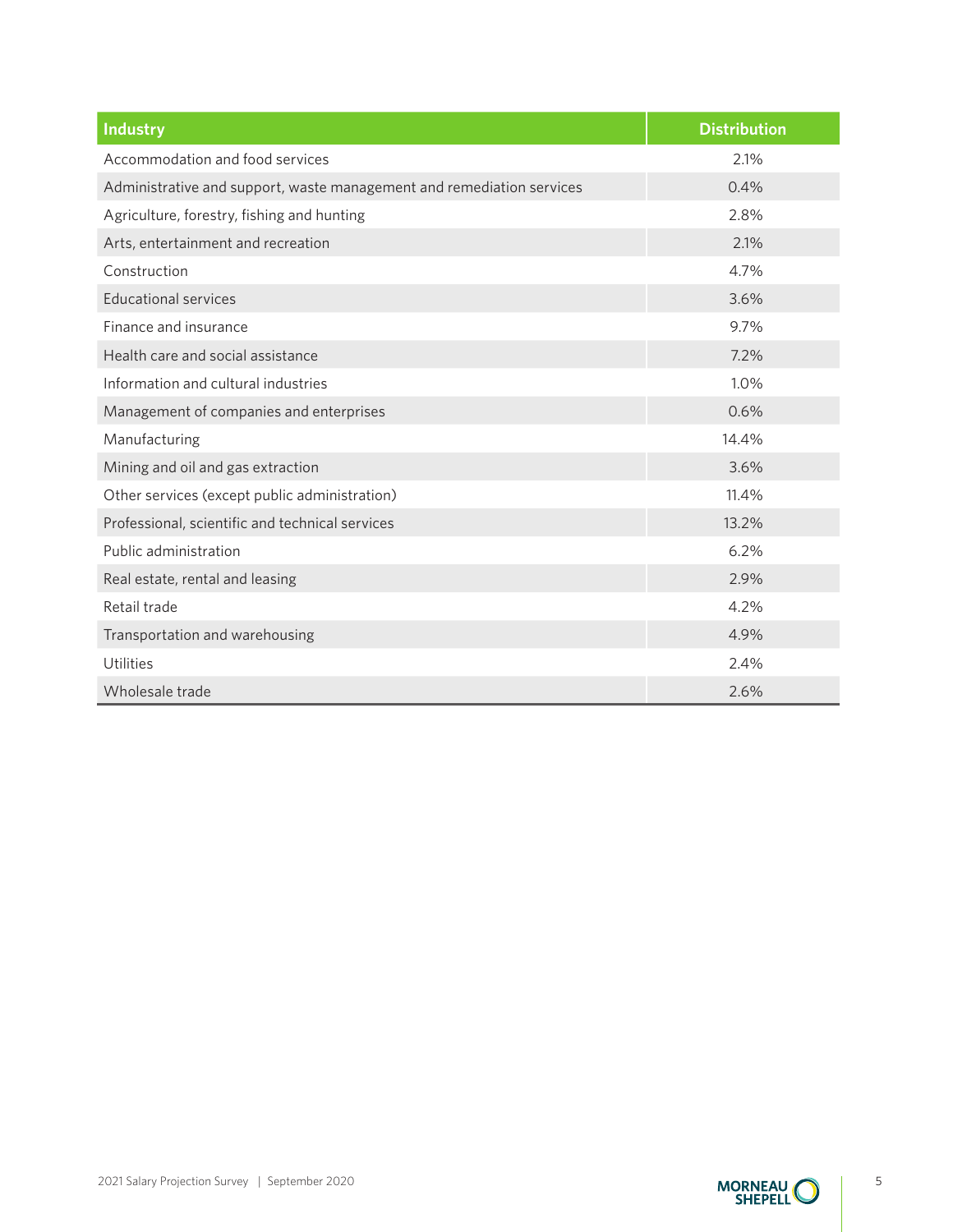# <span id="page-7-0"></span>Survey highlights

For our 38th edition of the Salary Projection Survey, participants include **889** organizations across Canada from various industries and sizes.

The annual Morneau Shepell salary projection survey indicates that non-unionized employees are expected to receive on average an annual salary increase of 2.5% in 2021 excluding salary freezes, and 1.9% including salary freezes. It should be noted that in 2020, 36% of organizations froze their salaries compared to a forecast of 2.0%. For 2021, 13% of organizations plan to freeze their salaries. In addition, 46% of organizations are undecided about whether to increase or freeze salaries for 2021. In last year's survey, the forecasted average salary increase excluding salary freezes for 2020 was 2.7%, compared to an actual salary increase of 2.6%, however this number drops to 1.6% including salary freezes.

The highest projected average salary increases for 2021 in Canada, excluding freezes, are expected to be in the Administrative and Support, Waste Management and Remediation Services at 3.0% and in the Professional, Scientific and Technical Services at 2.8%. Lower than average increases are expected in the Educational Services and Health Care and Social Assistance industries at 1.8%.

Furthermore, 78% of respondents use salary structures to manage salaries of non-unionized employees. Out of the 889 participants, 329 organizations employ both unionized and non-unionized employees. Our survey data indicates an insignificant difference between the two groups in terms of base salary budget increases.



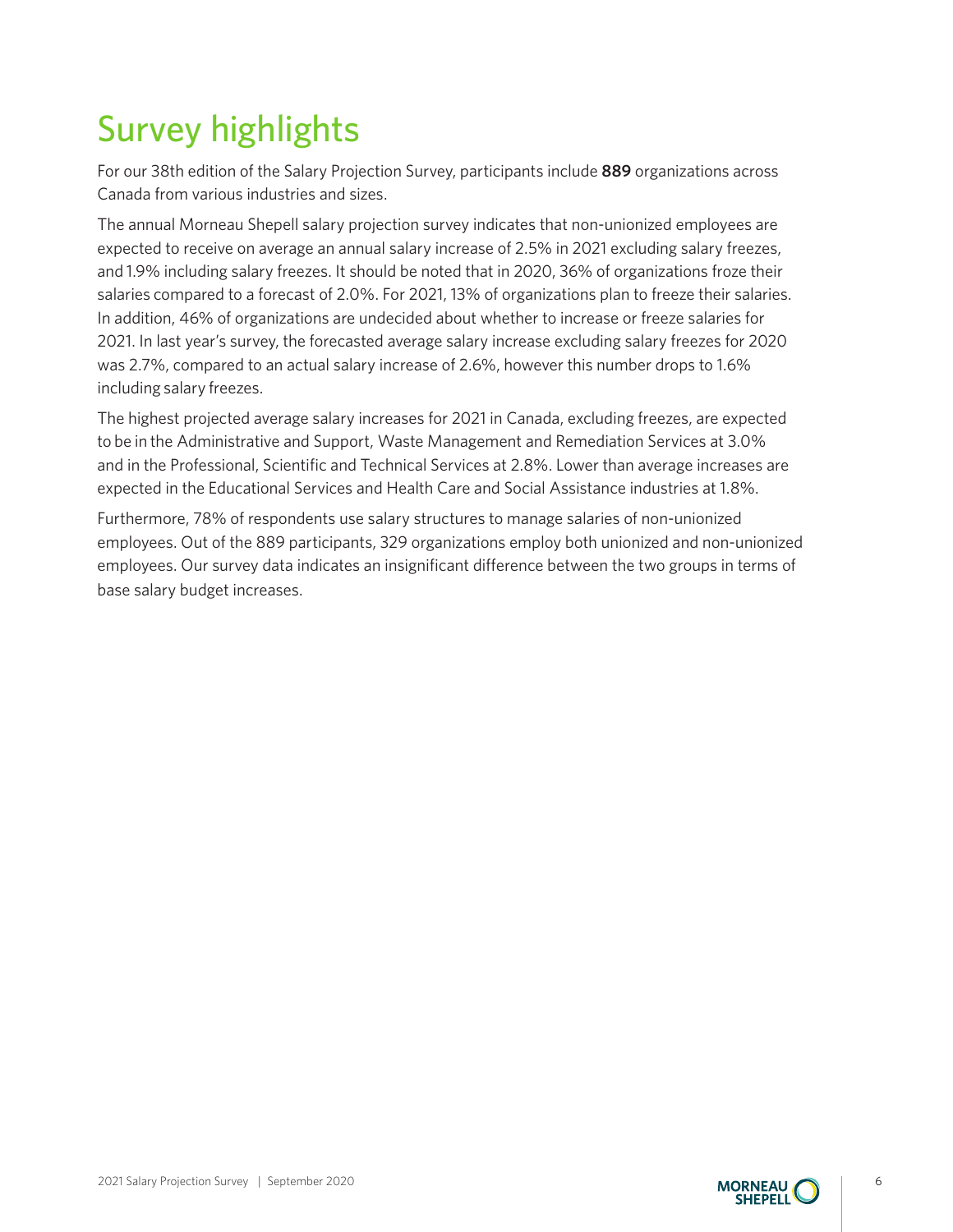### Overall 2020 / 2021 base salary increases and salary structure adjustments

The results below compares the average 2020 / 2021 actual and projected increases to base salaries and adjustments to salary structures including zeros and excluding zeros, for non-unionized employees.



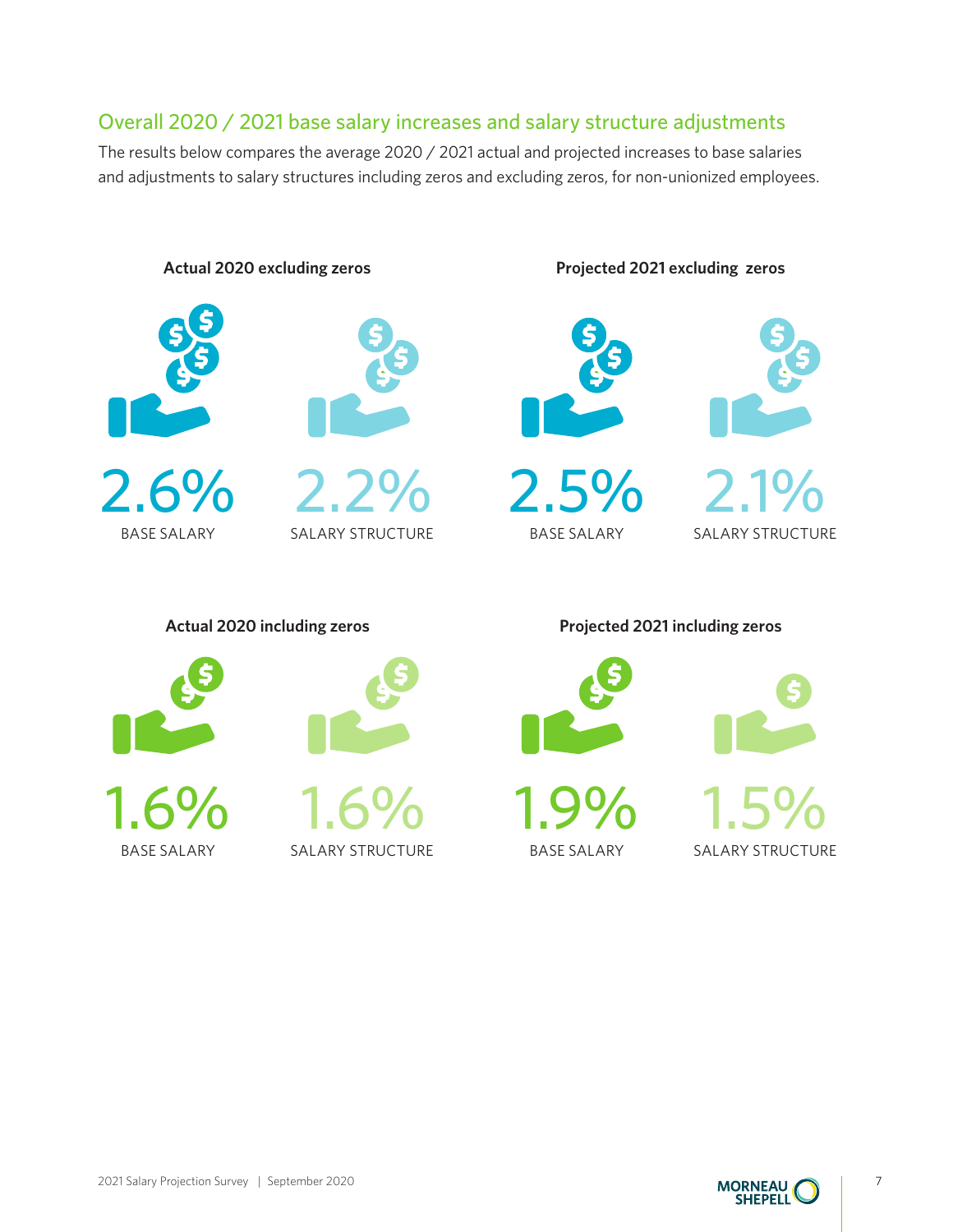# <span id="page-9-0"></span>Historical base salary increase trend



#### **3-year National average base salary increase excluding zeros/including zeros (freezes)**



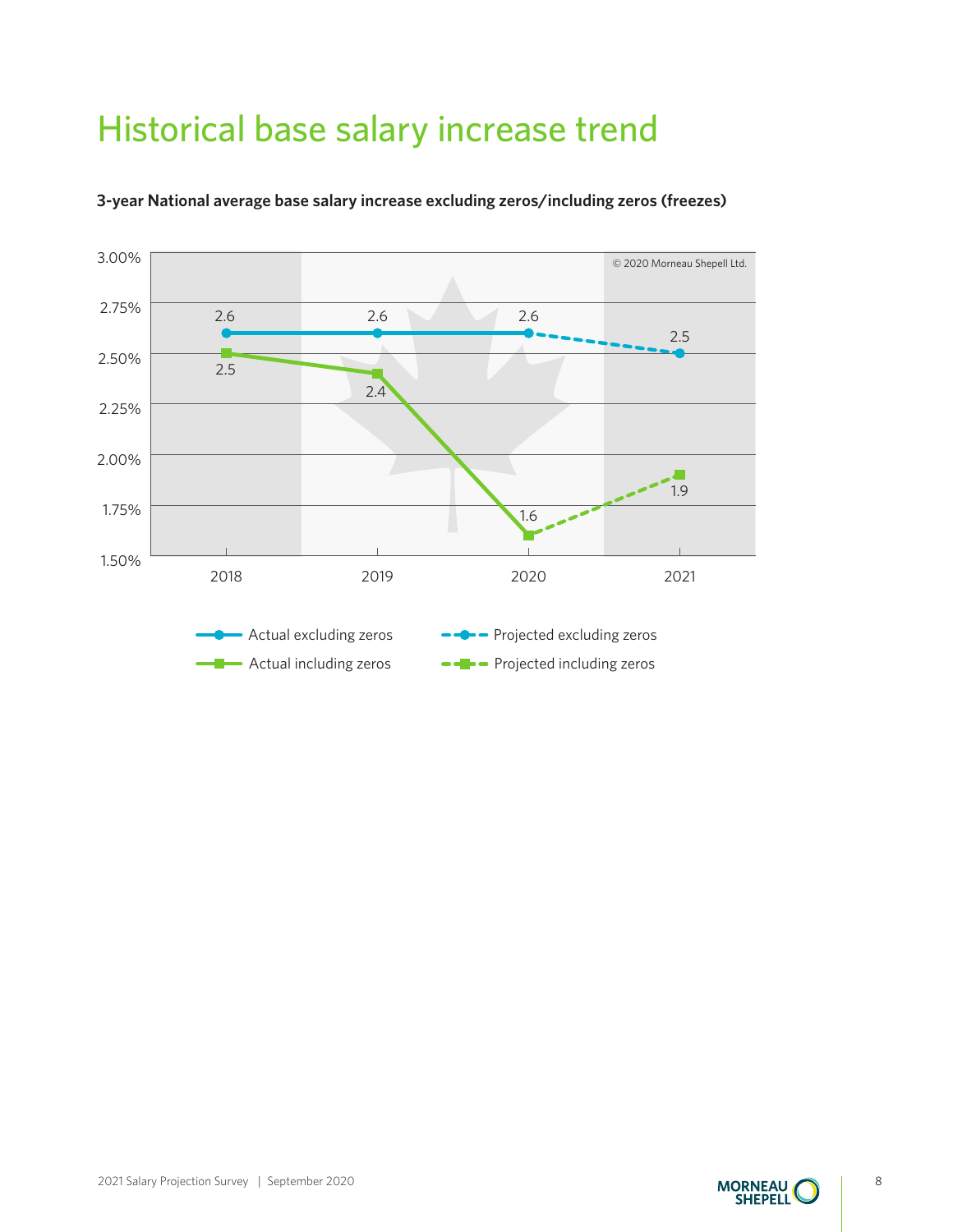## <span id="page-10-0"></span>Base salary

National data broken down by province shows an overall actual average base salary increase including freezes of 1.6% for 2020 and a projected average base salary increase of 1.9% 2021.

| <b>Province</b>                  | 2020 Actual base<br>salary increase |                             | <b>2021 Projected base</b><br>salary increase |                             |
|----------------------------------|-------------------------------------|-----------------------------|-----------------------------------------------|-----------------------------|
|                                  | <b>Including</b><br>freezes         | <b>Excluding</b><br>freezes | <b>Including</b><br>freezes                   | <b>Excluding</b><br>freezes |
| <b>British Columbia</b>          | 1.6%                                | 2.6%                        | 2.0%                                          | 2.5%                        |
| Alberta                          | 1.4%                                | 2.5%                        | 1.7%                                          | 2.4%                        |
| Saskatchewan                     | 1.6%                                | 2.5%                        | 1.9%                                          | 2.4%                        |
| Manitoba                         | 1.7%                                | 2.5%                        | 1.9%                                          | 2.4%                        |
| Ontario                          | 1.6%                                | 2.5%                        | 2.0%                                          | 2.4%                        |
| Quebec                           | 1.8%                                | 2.6%                        | 2.1%                                          | 2.5%                        |
| New Brunswick                    | 1.8%                                | 2.5%                        | 2.1%                                          | 2.4%                        |
| Nova Scotia                      | 1.7%                                | 2.5%                        | 2.0%                                          | 2.4%                        |
| Prince Edward Island             | 1.9%                                | 2.5%                        | 2.0%                                          | 2.4%                        |
| Newfoundland and Labrador        | 1.8%                                | 2.4%                        | 2.0%                                          | 2.3%                        |
| Northern Canada                  | 1.7%                                | 2.4%                        | 1.8%                                          | 2.3%                        |
| <b>National weighted average</b> | 1.6%                                | 2.6%                        | 1.9%                                          | 2.5%                        |

#### **Table 1 – Base salary increases by province**

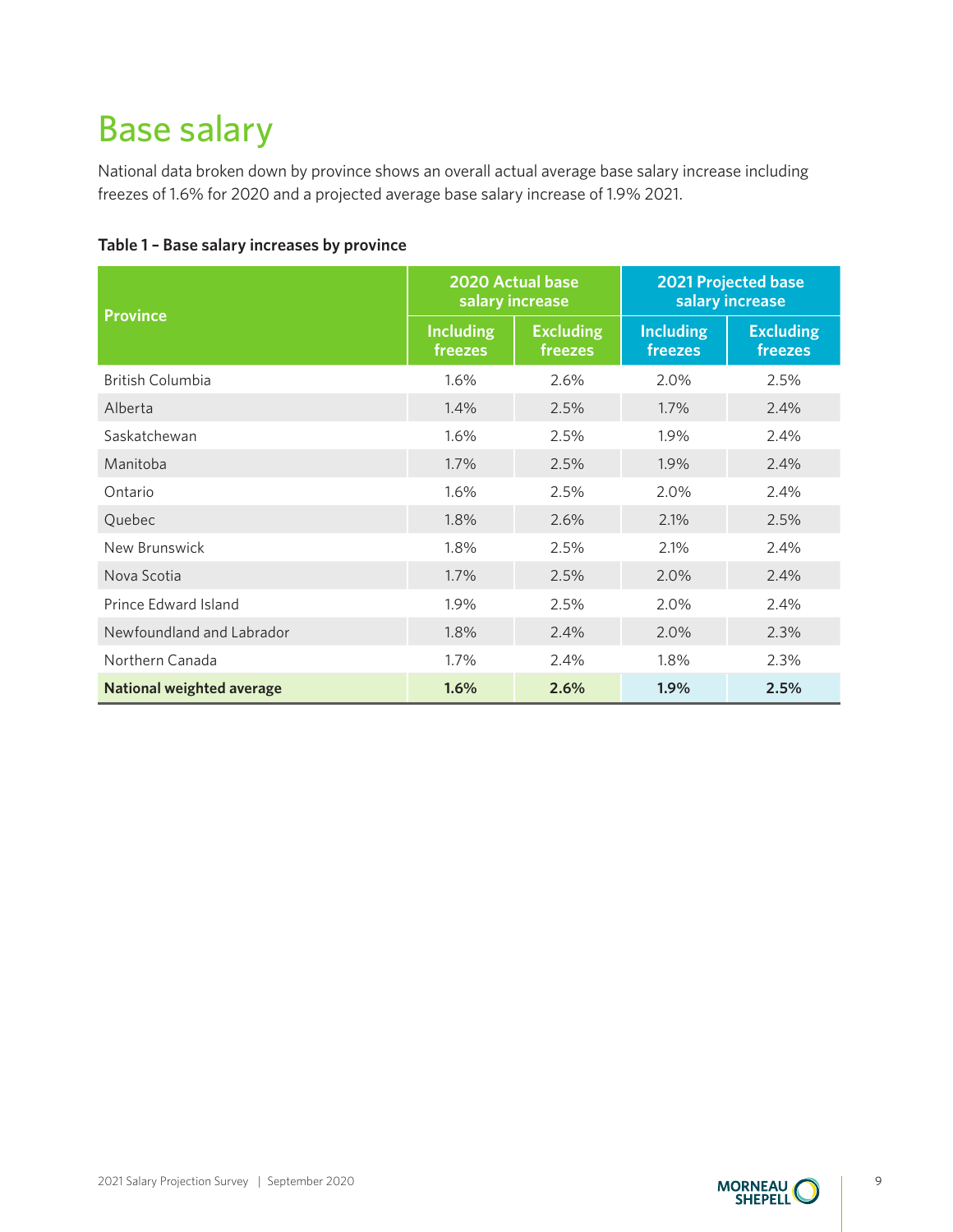Industry data shows an overall actual average increase including freezes ranging from 0.5% to 2.6% for 2020 and a projected average base salary increase ranging from 0.6% to 3.0% for 2021.

| Table 2 - Base salary increases by industry |  |
|---------------------------------------------|--|
|---------------------------------------------|--|

|                                                                          | 2020 Actual base<br>salary increase |                             | <b>2021 Projected base</b><br>salary increase |                             |
|--------------------------------------------------------------------------|-------------------------------------|-----------------------------|-----------------------------------------------|-----------------------------|
| <b>Industry</b>                                                          | <b>Including</b><br>freezes         | <b>Excluding</b><br>freezes | <b>Including</b><br>freezes                   | <b>Excluding</b><br>freezes |
| Accommodation and food services                                          | 1.1%                                | 2.4%                        | 1.3%                                          | 2.3%                        |
| Administrative and support, waste<br>management and remediation services | 1.8%                                | 2.4%                        | 3.0%                                          | 3.0%                        |
| Agriculture, forestry, fishing and hunting                               | 2.0%                                | 2.6%                        | 2.0%                                          | 2.4%                        |
| Arts, entertainment and recreation                                       | 0.5%                                | 2.3%                        | 0.8%                                          | 2.4%                        |
| Construction                                                             | 1.3%                                | 2.5%                        | 1.8%                                          | 2.4%                        |
| <b>Educational services</b>                                              | 0.9%                                | 2.0%                        | 0.8%                                          | 1.8%                        |
| Finance and insurance                                                    | 2.2%                                | 2.7%                        | 2.2%                                          | 2.5%                        |
| Health care and social assistance                                        | 1.3%                                | 2.0%                        | 1.2%                                          | 1.8%                        |
| Information and cultural industries                                      | 1.4%                                | 2.2%                        | 2.0%                                          | 2.6%                        |
| Management of companies and enterprises                                  | 1.6%                                | 1.9%                        | 0.6%                                          | 2.5%                        |
| Manufacturing                                                            | 1.6%                                | 2.5%                        | 2.1%                                          | 2.6%                        |
| Mining and oil and gas extraction                                        | 1.6%                                | 2.8%                        | 1.8%                                          | 2.7%                        |
| Other services (except public administration)                            | 1.5%                                | 2.7%                        | 1.8%                                          | 2.5%                        |
| Professional, scientific and technical services                          | 1.8%                                | 2.9%                        | 2.2%                                          | 2.8%                        |
| Public administration                                                    | 1.8%                                | 2.3%                        | 1.8%                                          | 2.3%                        |
| Real estate, rental and leasing                                          | 2.4%                                | 3.1%                        | 2.0%                                          | 2.4%                        |
| Retail trade                                                             | 1.1%                                | 2.3%                        | 1.5%                                          | 2.2%                        |
| Transportation and warehousing                                           | 1.5%                                | 2.6%                        | 2.0%                                          | 2.5%                        |
| <b>Utilities</b>                                                         | 2.6%                                | 2.6%                        | 2.4%                                          | 2.6%                        |
| Wholesale trade                                                          | 1.6%                                | 2.7%                        | 2.2%                                          | 2.4%                        |
| <b>National weighted average</b>                                         | 1.6%                                | 2.6%                        | 1.9%                                          | 2.5%                        |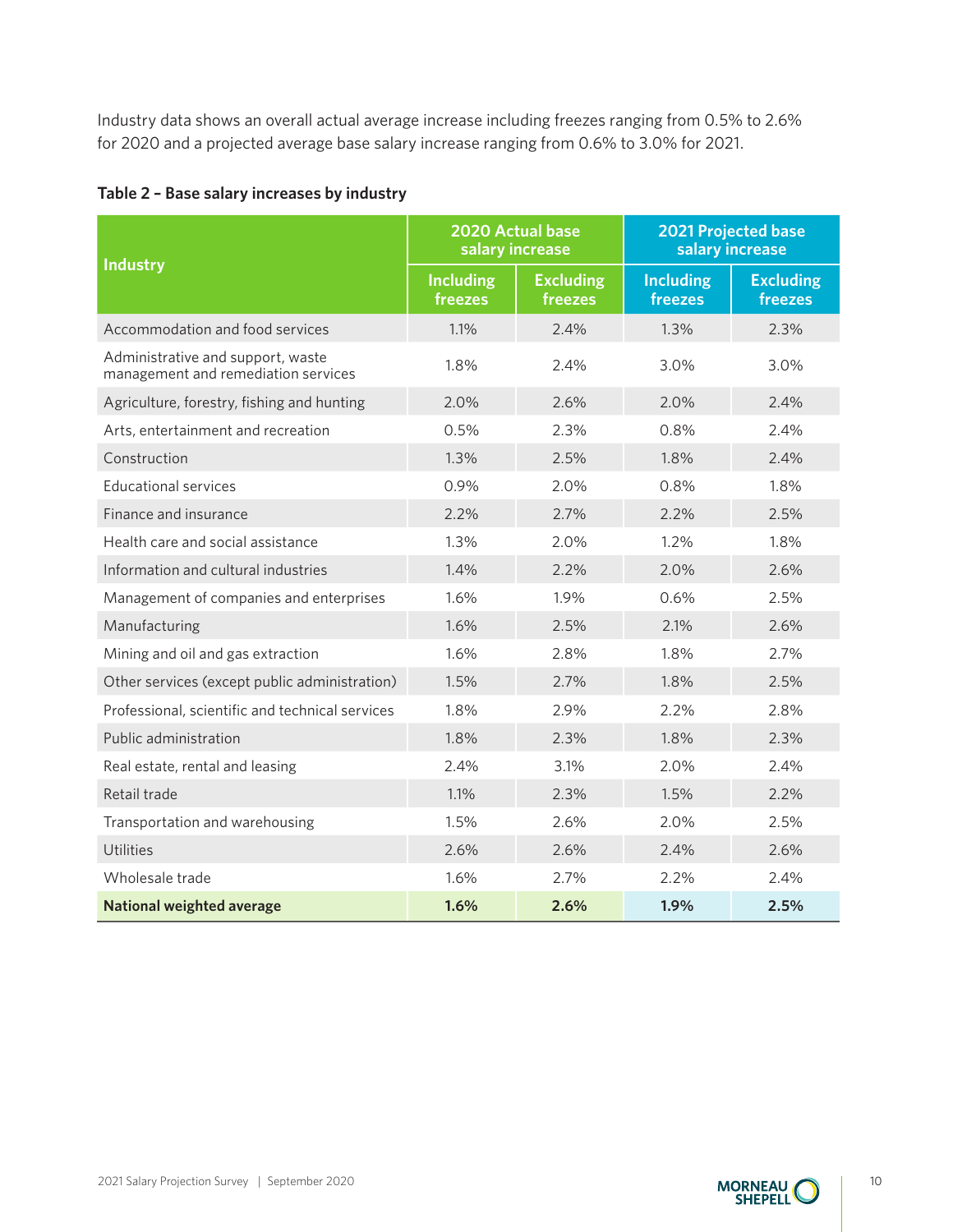# <span id="page-12-0"></span>Salary structure

Provincial data shows an overall actual average salary structure adjustment including freezes ranging from 1.4% to 1.7% for 2020 and a projected average salary structure adjustment ranging from 1.3% to 1.6% for 2021.

| Table 3 - Salary structure adjustment by province |  |  |  |
|---------------------------------------------------|--|--|--|
|---------------------------------------------------|--|--|--|

| <b>Province</b>           | 2020 Actual salary<br>structure adjustment |                             | <b>2021 Projected salary</b><br>structure adjustment |                             |
|---------------------------|--------------------------------------------|-----------------------------|------------------------------------------------------|-----------------------------|
|                           | <b>Including</b><br>freezes                | <b>Excluding</b><br>freezes | <b>Including</b><br>freezes                          | <b>Excluding</b><br>freezes |
| <b>British Columbia</b>   | 1.6%                                       | 2.2%                        | 1.6%                                                 | 2.1%                        |
| Alberta                   | 1.4%                                       | 2.1%                        | 1.3%                                                 | 2.0%                        |
| Saskatchewan              | 1.5%                                       | 2.1%                        | 1.4%                                                 | 2.1%                        |
| Manitoba                  | 1.6%                                       | $2.2\%$                     | 1.4%                                                 | 2.1%                        |
| Ontario                   | 1.6%                                       | 2.1%                        | 1.5%                                                 | 2.0%                        |
| Quebec                    | $1.7\%$                                    | 2.4%                        | 1.6%                                                 | 2.2%                        |
| New Brunswick             | 1.6%                                       | 2.2%                        | 1.5%                                                 | 2.1%                        |
| Nova Scotia               | 1.6%                                       | 2.3%                        | 1.5%                                                 | 2.1%                        |
| Prince Edward Island      | 1.6%                                       | 2.2%                        | 1.4%                                                 | 2.1%                        |
| Newfoundland and Labrador | 1.6%                                       | 2.2%                        | 1.4%                                                 | 2.1%                        |
| Northern Canada           | 1.6%                                       | 2.2%                        | 1.5%                                                 | 2.0%                        |
| National weighted average | 1.6%                                       | 2.2%                        | 1.5%                                                 | 2.1%                        |

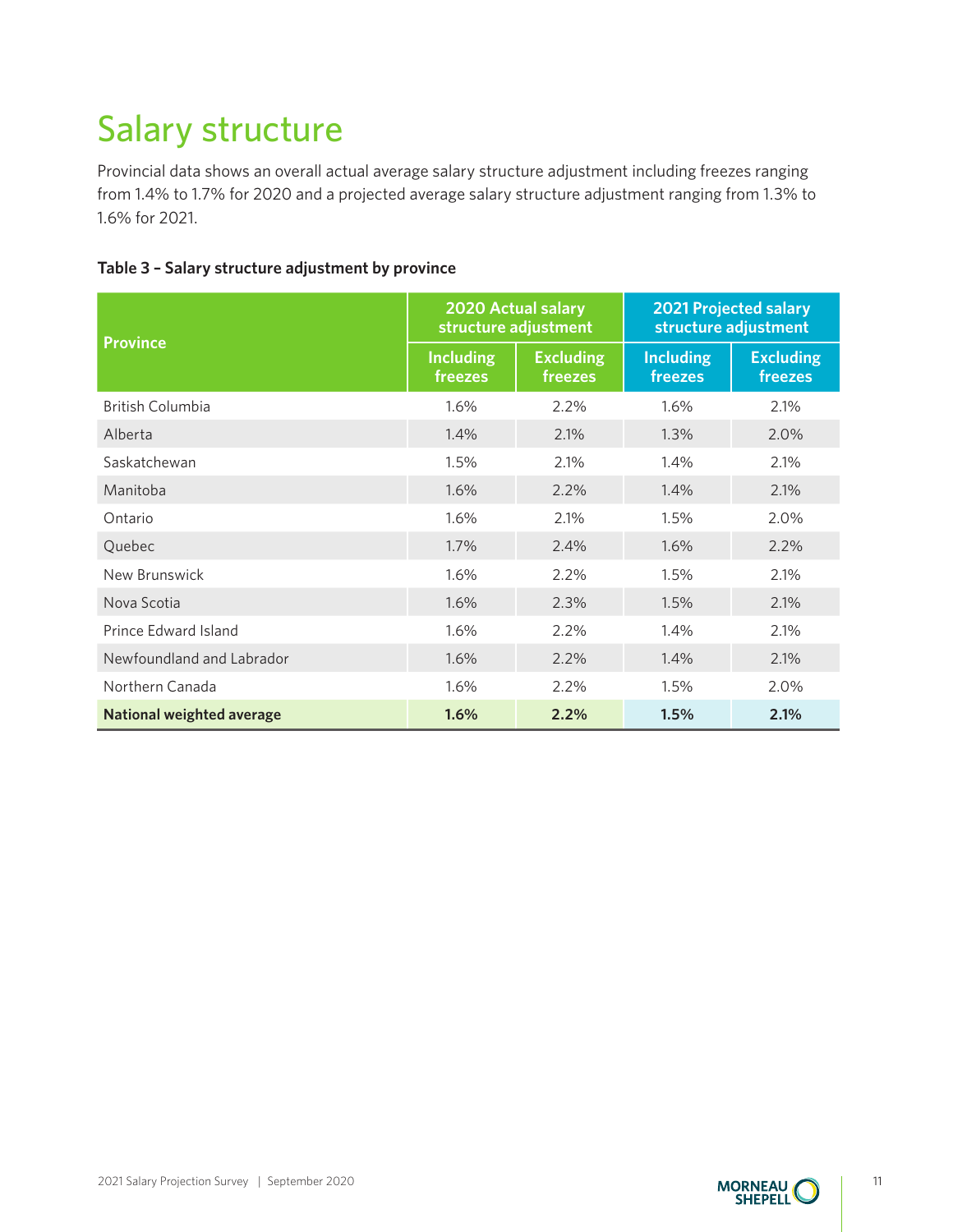Industry data shows an overall actual average adjustment including freezes ranging from 1.2% to 2.5% for 2020 and a projected average salary structure adjustment ranging from 0.8% to 2.0% for 2021.

|                                                                          | 2020 Actual salary<br>structure adjustment |                             | <b>2021 Projected salary</b><br>structure adjustment |                             |
|--------------------------------------------------------------------------|--------------------------------------------|-----------------------------|------------------------------------------------------|-----------------------------|
| <b>Industry</b>                                                          | <b>Including</b><br>freezes                | <b>Excluding</b><br>freezes | <b>Including</b><br>freezes                          | <b>Excluding</b><br>freezes |
| Accommodation and food services                                          | 1.4%                                       | 2.1%                        | 1.6%                                                 | 2.0%                        |
| Administrative and support, waste<br>management and remediation services | 1.5%                                       | 3.0%                        | 1.5%                                                 | 3.0%                        |
| Agriculture, forestry, fishing and hunting                               | 1.9%                                       | 2.3%                        | 2.0%                                                 | 2.3%                        |
| Arts, entertainment and recreation                                       | 1.2%                                       | 2.1%                        | 1.2%                                                 | 2.4%                        |
| Construction                                                             | 2.1%                                       | 2.6%                        | 2.0%                                                 | 2.3%                        |
| <b>Educational services</b>                                              | 1.2%                                       | 2.0%                        | 0.8%                                                 | 1.6%                        |
| Finance and insurance                                                    | 1.6%                                       | 2.0%                        | 1.3%                                                 | 1.8%                        |
| Health care and social assistance                                        | 1.4%                                       | 2.0%                        | 1.2%                                                 | 1.8%                        |
| Information and cultural industries                                      | 1.8%                                       | 2.1%                        | 1.6%                                                 | 2.1%                        |
| Management of companies and enterprises                                  | 2.5%                                       | 2.5%                        | 1.2%                                                 | 1.8%                        |
| Manufacturing                                                            | 1.8%                                       | 2.4%                        | 1.7%                                                 | 2.3%                        |
| Mining and oil and gas extraction                                        | 1.5%                                       | 2.2%                        | 1.7%                                                 | 2.1%                        |
| Other services (except public administration)                            | 1.5%                                       | 2.3%                        | 1.4%                                                 | 2.2%                        |
| Professional, scientific and technical services                          | 1.6%                                       | 2.3%                        | 1.6%                                                 | 2.2%                        |
| Public administration                                                    | 1.7%                                       | 1.9%                        | 1.5%                                                 | 1.8%                        |
| Real estate, rental and leasing                                          | 1.7%                                       | 2.3%                        | 1.6%                                                 | 2.2%                        |
| Retail trade                                                             | 1.4%                                       | 2.1%                        | 1.1%                                                 | 1.9%                        |
| Transportation and warehousing                                           | 1.9%                                       | 2.4%                        | 1.8%                                                 | 2.2%                        |
| <b>Utilities</b>                                                         | 1.9%                                       | 2.0%                        | 1.7%                                                 | 2.0%                        |
| Wholesale trade                                                          | 1.4%                                       | 2.2%                        | 1.7%                                                 | 2.1%                        |
| <b>National weighted average</b>                                         | 1.6%                                       | 2.2%                        | 1.5%                                                 | 2.1%                        |

### **Table 4 – Salary structure adjustment by industry**



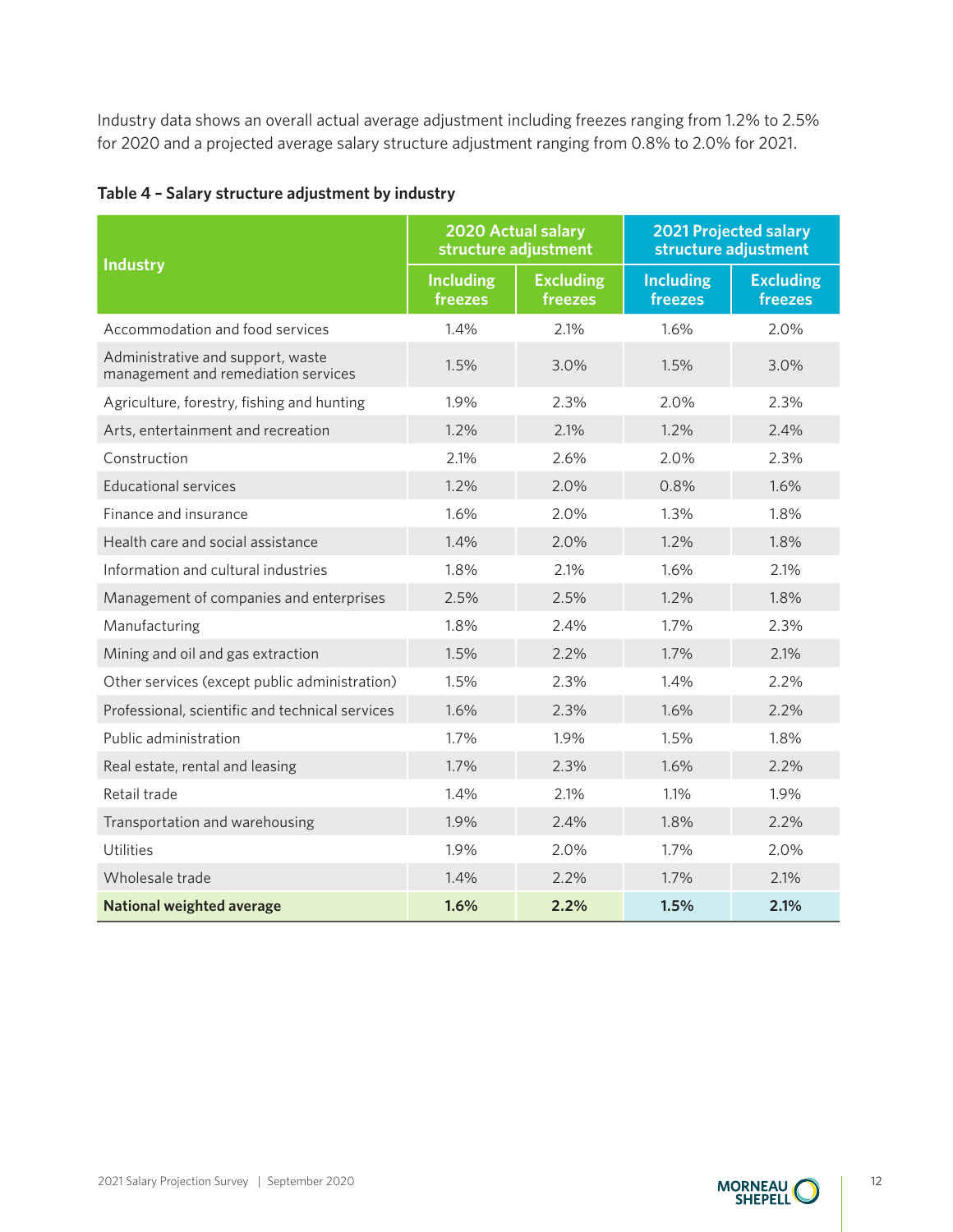# <span id="page-14-0"></span>Survey participants

#### Accommodation and food services

Airline Hotels Limited Auberge Saint-Antoine Cabot Cape Breton Compass Group Canada Ltd Fairmont Banff Springs GEF Seniors Housing Groupe St-Hubert Holiday Inn Ottawa East Hôtel du Lac Carling InnVest Hotels Kellogg L'OREAL Canada McDonald's Restaurants of Canada Limited Recipe Unlimited Corporation Restaurant le GREC Sawridge Silvera for Seniors SilverBirch Hotels & Resorts Soul Restaurants Canada Inc. Starbucks Coffee Canada, Inc.

#### Administrative and support, waste management and remediation services

Alberta Beverage Container Recycling Corporation ARQ Badger Daylighting Tervita Corporation

### Agriculture, forestry, fishing and hunting

Ag-West Bio Inc. AV Terrace Bay BC Milk Marketing Board Centre d'études sur les coûts de productions agricoles Cereals Canada Cervus Equipment Corporation CRAAQ EACOM Timber Corporation EastGen Enchant Seed Plant Friesen Group of Companies G3 Canada Limited Gorman Group Holstein Canada Huron Tractor Ltd. Lactanet Richardson International Ltd Semences Prograin Semex

South Wesst Terminal The Teal-Jones Group Trouw Nutrition Canada Union des producteurs agricoles Wildrose Equipment

#### Arts, entertainment and recreation

Blue Ant Media Calgary Winter Club Canlan Ice Sports Corp **Cineplex** East Side Games Great Canadian Gaming Corporation Guru Studio Influence Marketing LQ LSM McMichael Canadian Art Collection Niagara Casinos Parc Six Flags, SEC Montréal (La Ronde) Repsol Sport Centre The Calgary Zoo The National Ballet of Canada Woozworld YMCA Calgary

#### Construction

AccessSMT Holdings Ltd. Aecon Construction Group Inc. Almita Piling Inc. Aquatech Dewatering Company ARCA Beedie Bl Construction Bockstael Construction Limited Bossé Québec Inc. Camdon Construction Canstar Restorations CDN Controls Ltd. Clean Water Works Inc. Colas Canada Inc Crestview Group CSL Group Ltd. Dragados Canada Inc. Elan Construction Limited Epscan Industries Ltd Gamma Windows and Walls International Inc. Gentek Building Products Guard-X

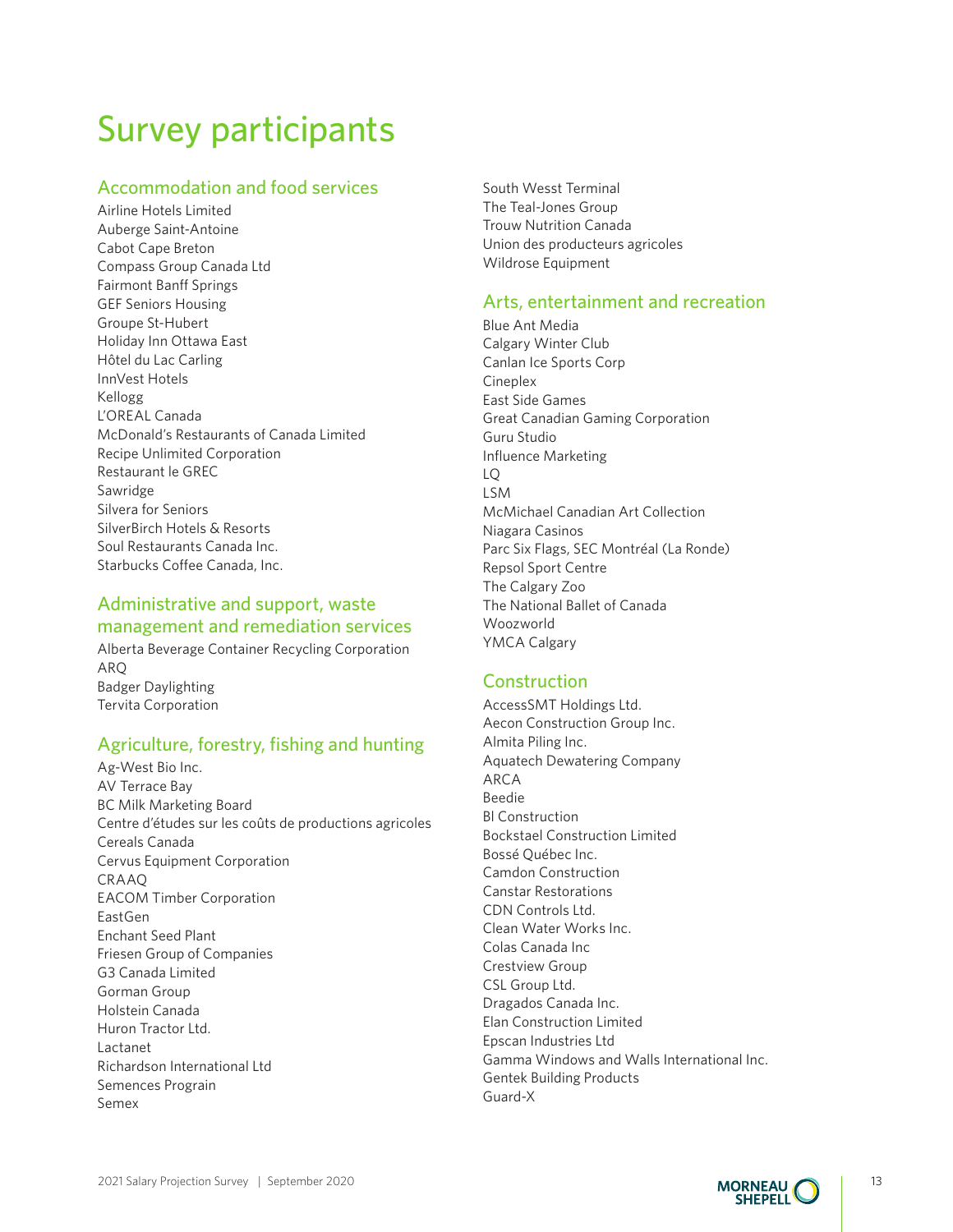#### Construction (cont.)

Jacobs Eng. Lafarge Canada Inc. Location SSJ Loiselle Mattamy Asset Management Mishovl North America Construction NRJ Phoenix Industrial Pomerleau PTW Scansa Construction Ltd. Scott Builders Inc Sullivan Supermetal TACC Construction Ltd Tomlinson Townline Volker Stevin Westco Construction Ltd

#### Educational services

Appleby College Association des Scouts du Canada Canadian College of Naturopathic Medicine Cape Breton University Carleton University CATIE Cégep Édouard-Montpetit Cégep Limoilou Centre de services scolaire Columbia College CompHum Concordia University D.A.R.E. BC Society Foundations for the Future Charter Academy George Brown College Humber College Kids@ Churchill Park KIN-DIR Education Foundation Langara College MacEwan University Niagara College Northern Ontario School of Medicine **NSECSB** PLG Capital Humain Queen's University Red Deer College Seneca College Trafalgar Castle School Université de Saint-Boniface University of Alberta University of Calgary

#### Finance and Insurance

Access Credit Union Limited Active Care Management Admiral Insurance Services AGF Management Ltd. AIC Global Holdings Inc. American Express Assiniboine Credit Union BCAA Benefits by Design BlueShore Financial BMO Financial Group Bull Wealth Management Group Inc. Business Development Bank of Canada Butterfield Support Services (Halifax) Limited Canadian Bankers Association Canadian Credit Union Association Canadian Premier Life Insurance Canadian Western Bank CapriCMW Insurance Chubb Insurance Company of Canada CI Investments CIBC CIBC Mellon Coast Capital Savings Federal Credit Union Concentra Bank Connect First Credit Union Credit Union Central of MB Economical Insurance Equitable Life of Canada Erb and Erb Insurance Brokers Excel Benefit Consulting Inc, Export Development Canada Farm Credit Canada Farm Credit Canada First National Financial G&F Financial Group Global Excel Management Global Excel Management Inc. Green Shield Canada Groupement des assureurs automobiles Gurmeet Thind Healthcare and Municipal Employees Credit Union IG Wealth Management Industriel Alliance Innovacorp Intact Financial Corporation Interior Savings Credit Union Investment Industry Regulatory Organization of Canada Kerr Financial Consultants Inc. La Capitale assurance et services financiers Lackner McLennan Insurance Ltd Laguë Vary Verreault et Associés Inc. L'assurance Mutuelle des fabriques de Québec

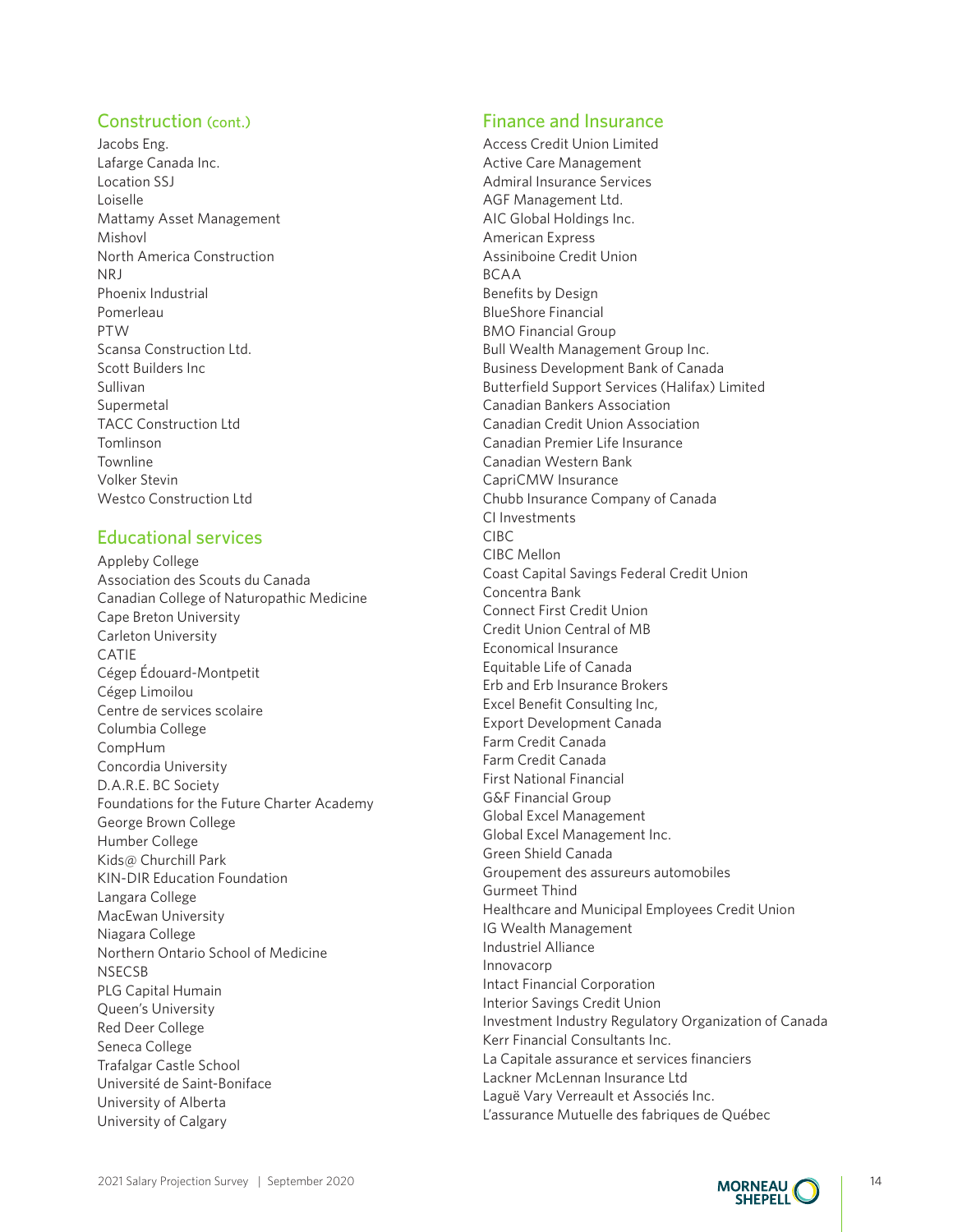#### Finance and Insurance (cont.)

Lloyd Sadd Insurance Brokers Ltd. Manion Wilkins & Associates Manitoba Blue Cross Medavie Blue Cross Meridian Credit Untion Middlesex Mutual Insurance Co. Mouvement Desjardins Nova Scotia Pension Services Corporation Ontario Mutual Insurance Association Optimum Groupe financier Osler, Hoskin & Harcourt LLP Promutuel Assurance Q4 US, LLC. Ralph Moss Ltd Richardson GMP RSA SeaFirst Insurance Brokers Servus Credit Union SHEPP Stewart Financial Tarion Warranty Corporation TCU Financial Group TD Bank Group The Co-operators Group Ltd. Toyota Credit Canada UNI Unity Credit Union VersaBank Wawanesa Western Financial Group WFCU credit union Workplace Safety and Insurance Board Zurich Canada

#### Health care and social assistance

Accueil Bonneau Alberta Cancer Foundation Amica Association bénévole de l'île d'Orléans Bausch Health, Canada Baxter Canada Calgary Meals on Wheels Canadian Addiction Treatment Centres Canadian Health Care Agency Ltd. Canuck Place Children's Hospice CapitalCare Children's Aid Society of London & Middlesex CISSS Clearpoint Health Network Inc.

Collège des médecins du Québec Connecting Care Cornerstone Family Violence Prevention Centre Corporation d'urgences-santé Covenant Health CUPS Calgary Society Doctors of BC Dragonfly Counselling & Support Centre Dynacare Elim VIllage Empower Simcoe EQ Care First Nations Health Authority Grandview Children's Centre H&H Total care Services Hexo Corp Hôpital Montfort Houselink Community Hmes Innovative Medicines Candaa KidsAbility Centre for Child Development MacKays Funeral Services Ltd Mayfair Diagnostics Middlesex-London Health Unit Momiji Health Care Society New Age Services Inc. Niagara Health Nova Scotia Health Authority Ontario Health Ontario Health (Digital Services) Ontario Hospital Association Ottawa-Carleton Lifeskills Inc. Portage Revera Inc. Richmond Society for Community Living Rygiel Supports for Community Living SAHO Salvation Army Canada Sanofi Canada Inc. Saskatchewan Health Authority Services and Housing In the Province Shared Services West Siemens Healthineers Simcoe Muskoka Child Youth and Family Services Sinclair Dental Co. Ltd. Stollery Children's Hospital Foundation The Hamlets The Meadows VHA Home HealthCare Villa Acadienne World Vision Canada

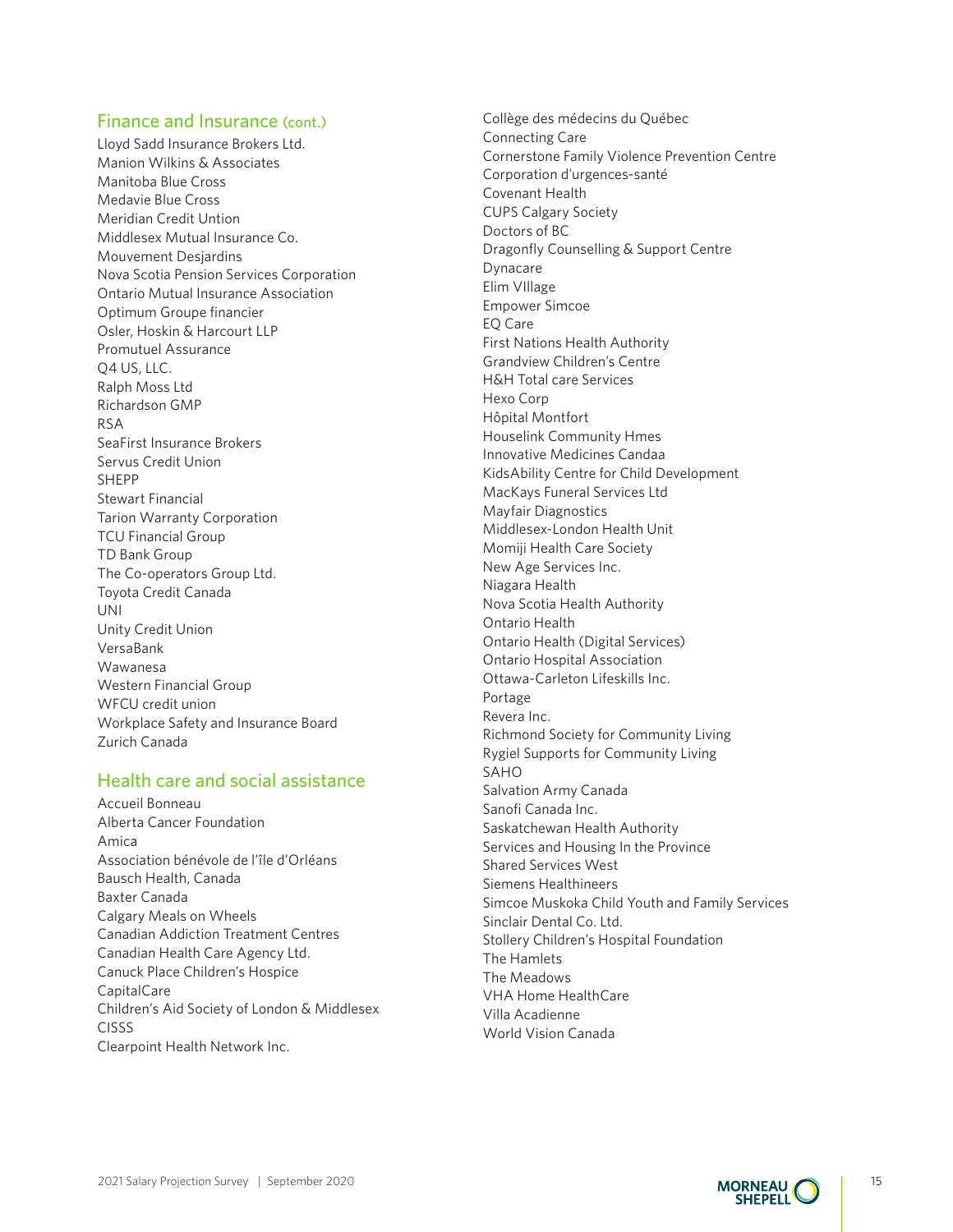#### Information and cultural industries

Aga Khan Museum CBC/Radio-Canada Corus Entertainment Danse Danse JOVACO Solutions Inc La Presse Musée McCord et Musée Stewart Québecor Rogers Communications

#### Management of companies and enterprises

Associations Plus Inc. Consultation VS Coril Holdings Ltd Fengate Asset Management Leaders de valeur

#### Manufacturing

A & D Prévost inc. ABCRC AEM Aeromotion Canada Agropur Air Liquide Canada AirBoss of America Corp. Airbus Helicopters Canada Aluminerie Alouette Inc. Ampco Manufacturers Inc. Apotex Inc. Asahi Refining Canada Autolog Ballard Power Systems Inc. Bateaux Princecraft.com BD Bleu Tech Montreal Blount Canada Boa-Franc senc Bonduelle Brooklin Concrete BWXT Canada Ltd Cabot Corporation California Innovations, Inc. Canada Forgings Inc. Canalta Controls Ltd. Cardinal Meat Specialists Cascades inc CCC CenterLine (Windsor) Limited Conestoga Meats CPI CSL Silicones Inc. Danone DCL Corporation

Delta-Q Technologies Di-Corp Ditech Paint Co Ltd DSI Underground Dutch Industries Ltd. Eaton EBI Electric Engineered Air ERCO Worldwide Estee Lauder Cosmetics Ltd Exchanger Industries Limited Flodraulic Controls Foodarom Ford Motor Company of Canada, Limited Frank Ralphs Limited FRE Composites Inc. General Dynamics Land Systems-Canada Granby FRP Tanks Inc. Groupe Canmec Groupe de sécurité MGM Inc. Hammond Power Solutions Inc Hard-Line Solutions Héroux-Devtek ICC Cheminées Industrielles Inc. Ice River Springs Industries Granby Industries Show Canada Inc Infra Pipe Solutions International Road Dynamics Inc. J D Irving JGR Kemira Kisko Knowlton Developement Corporation Inc. Kruger Inc. kubik L3Harris WESCAM LNG Canada Development Inc Lofthouse Manufacturing Louis Garneau Sports Lowe-Martin Luminescent Systems Canada Inc Magna International Inc. Maple Leaf Foods Masterbrand Masterfeeds Inc. Métal Bernard Methanex MI Intégration Mobile Climate Control Inc. Mother Parkers Tea & Coffee Murray Latta Progressive Machine Inc Neovasc Medical, Inc. NorthPoint Technical Services NOVA Chemicals

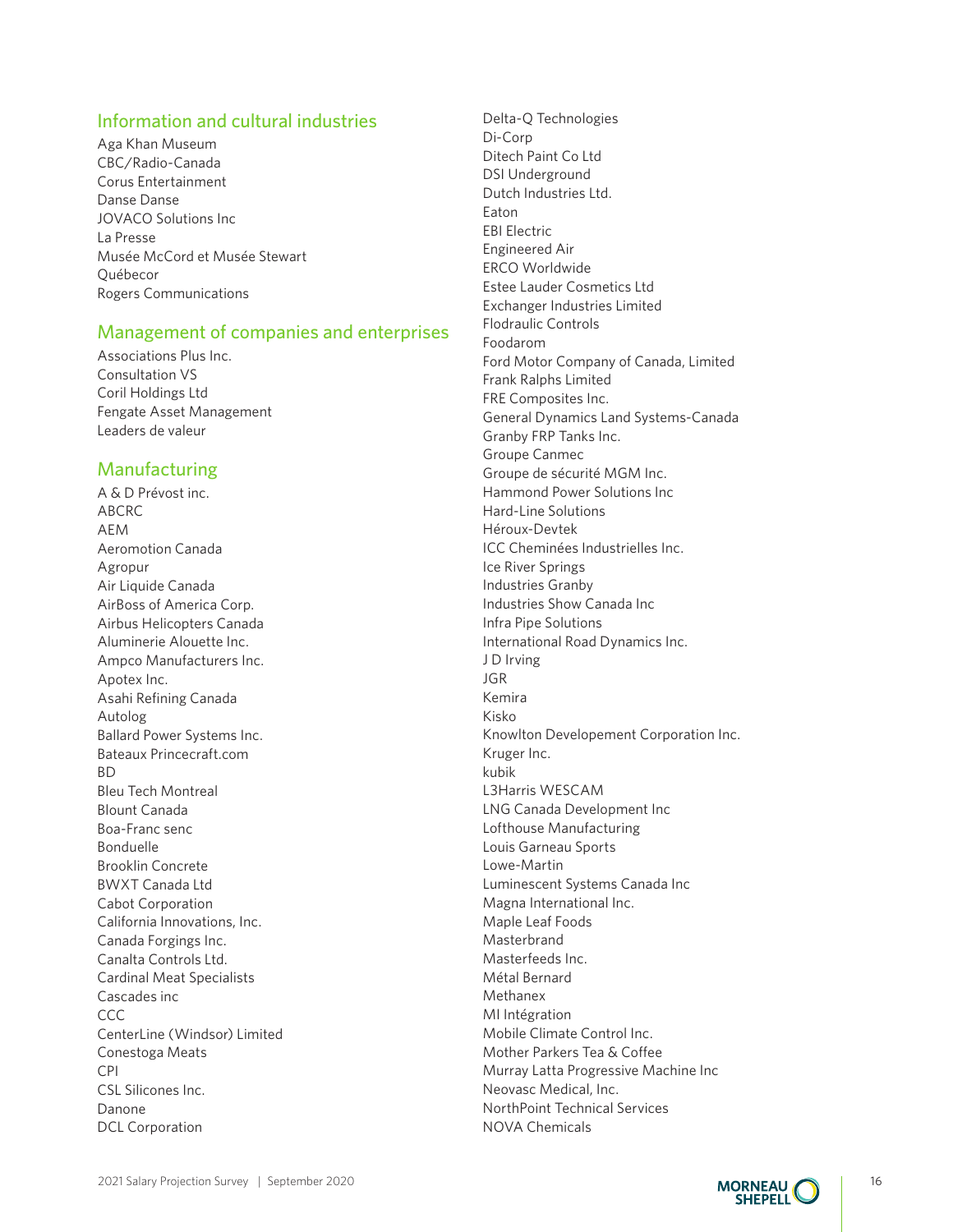#### Manufacturing (cont.)

NovAtel Inc. Pactiv Canada Paramount Pallet PolyExpert Prinoth Ltée Produits Alimentaires Berthelet inc Propak Systems Rayonier Advanced Materials Raytheon ELCAN Richards-Wilcox Canada Royal Canadian Mint Safran Landing Systems Canada Inc. Shalwin inc. Sleeman Breweries Ltd SMS Equipment Inc. Sofina Foods Inc. Solution usinage inc. Solutions Préfab AmeriCan Structures Inc. Southland Trailer Corp. Stace Stackpole International Steelcraft Inc., Stella-Jones Inc. Superior Essex EGI Canada Inc Technologies Humanware Teledyne DALSA TeraXion Termaco Therapure Biopharma Thyssenkrupp elevators Ultra Electronics Maritime Umicore Autocat Canada Corp. Unicor Watson Gloves Westpower Winpak Xerox Canada YFAI Mississauga

#### Mining and oil and gas extraction

AECOM Energy Operations & Maintenance ArcelorMittal Produits longs Canada B2Gold Corp Bantrel Co. Birchill Canada Cameco Corporation Centerra Gold Inc. CG Industrial Specialties Coeur Mining, Inc. CSV Midstream Solutions Corp De Beers Canada Inc. Discover Chemicals Dundee Precious Metals Inc

Dyno Nobel Inc. Graymont IAMGOLD Corporation K+S Potash Canada KCA Deutag Drilling Canada Inc Keyera Kinross Gold Corporation Kinross Gold Corporation MEG Energy NAL Resources Oj pipelines canada corp Polycor Praxair Canada inc. Rambler Metals and Mining Sherritt International Teck The Mosaic Company Thyssen Mining Construction of Canada Turquoise Hill Resources Inc. Virtus Mining Ltd.

#### Other services (except public administration)

AccurateSecurity.com Alberta Seniors & Community Housing Association Algo Design Alternative Naissance ANHBC BC Pavilion Corporation Brother International Corporation (Canada) Ltd CAA Club Group CAA-Québec Calgary Airport Authority Canadian Federation of Independent Business Canadian Life and Health Insurance Association Inc. Canadian Medical Association Canadian Olympic Committee CIAC Citron Hygiene College of Registered Nurses of Newfoundland and Labrador Colliers Project Leaders Convention Centre Corporation des concessionnaires d'automobiles du Québec Corporation des services d'ambulances du Québec CSA Group DDRC Diocese of Timmins Edmonton Economic Development Corporation Ensemble Travel Group Entreprises Galephic Inc. FBC (Farm Business Consultants) FCFA du Canada Federation CJA Fédération des coopératives funéraires du Québec Fillactive

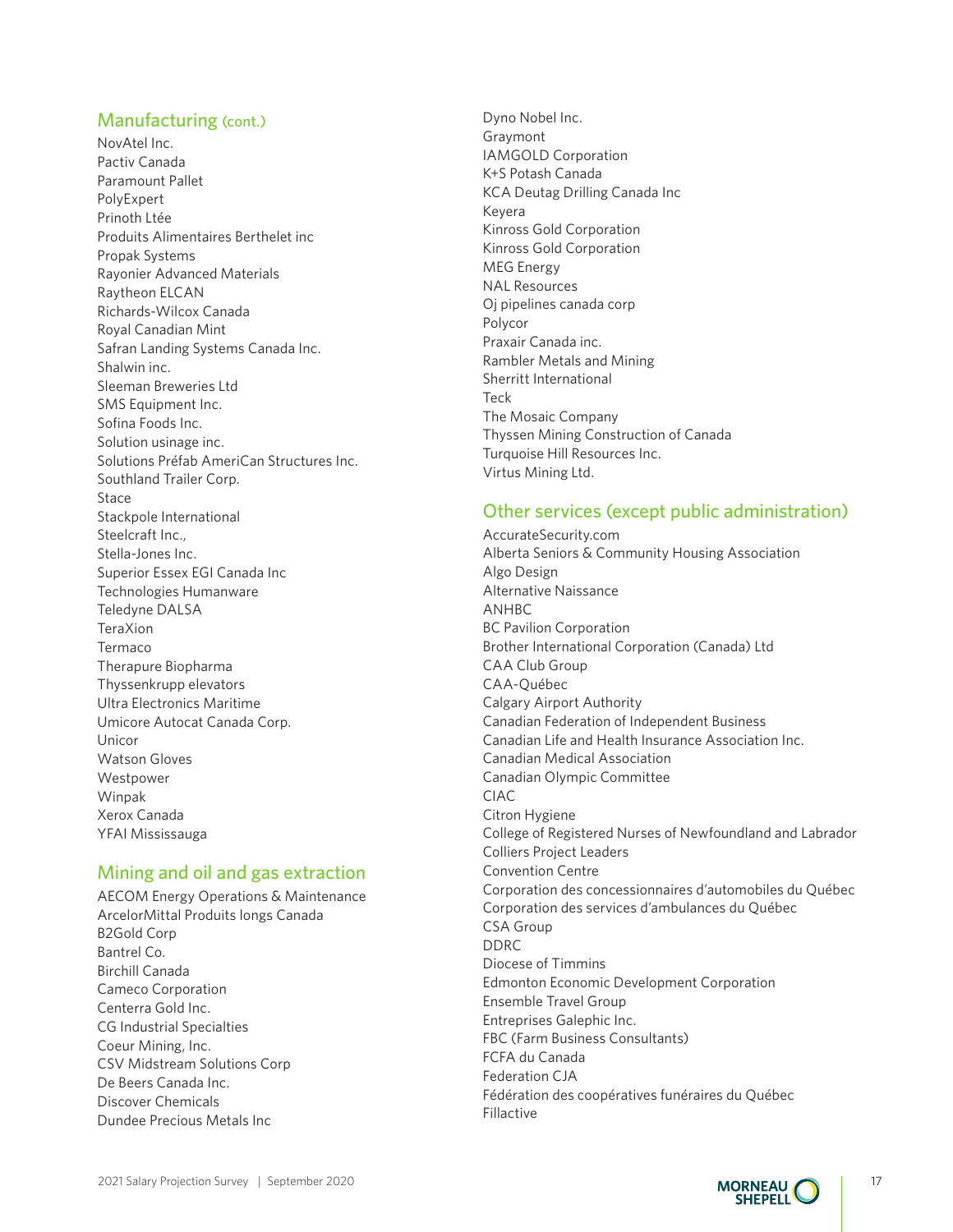#### Other services (except public administration) Professional, scientific and technical

#### (cont.)

Foster & Company go2 Tourism HR Society Hercules SLR Inc Heritage Park Society Hobart FEG IAA Imagine Canada Imperial Tobacco Canada Limited Indigo parc Canada inc Infused Products International International Road Dynamics Inter-Varsity Christian Fellowship of Canada Ipsos Konecranes Canada Inc Law Society of BC Law Society of Ontario Les résidences du Manoir Millennium1 Solutions MPAC OEB Ontario Dental Association ONWA OREA Oshawa Public Libraries Pacific Pilotage Authority Parkland Corporation Pason Systems Corp. PEO Plan International Canada Prince Rupert Port Authority Real Estate Council of Onatrio Research Institute of the McGill University Health Centre Retail Council of Canada Rick Hansen Foundation Rocky Mountaineer Rural Municipalities of Alberta Scouts Canada Specialty Sales & Marketing Inc. Superior Children's Centre Teshmont Consultants LP The Kidney Foundation of Canada The Royal College of Physicians and Surgeons of Canada Tourism Vancouver Unisync Group Inc. Universities Canada Vancouver Airport Authority Wood WSPS YWCA

### services

Absorb Software ADP Canada ADT AECOM Alberta College of Social Workers Alliance des cadres de l'État Angus Systems Apex Consultants Ltd Applied Industrial Tecnologies Aria Solutions Inc Aucerna BDO Canada Bevertec Beyond Technologies **BlackBerry** Buyatab Calian Ltd. Celero Solutions CGI CGI Canada CIMA+ Clevest **Clickspace** COGIWEB College and Association of Registered Nurses of Alberta Connected Corem CoVectis inc Coveo Cox Automotive Canada CRIBIQ CSA Group Cybera, Inc. DEVICOM Dynamic Risk Dynamysk Automation Ltd. Element AI Environmental Resources Management, Inc. Epson Canada Limited ETFO Eventbase Fauve Fibernetics Corporation Fiix Inc FINCAD FL and Pvisio by FL Fluor Canada Ltd Framatome Frostbyte Consulting Inc.

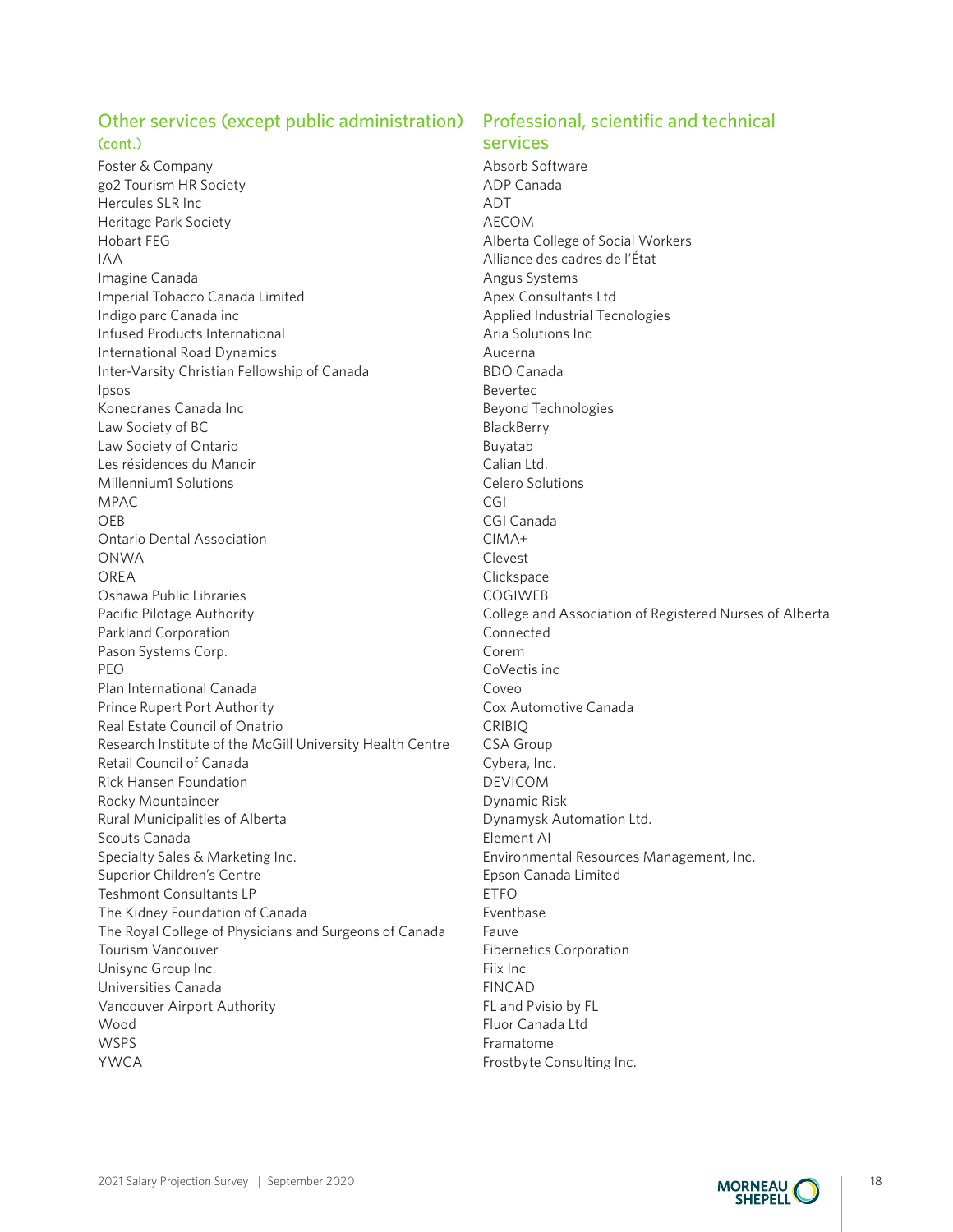#### Professional, scientific and technical services (cont.)

Fujifilm Canada Inc GCM Consultants General Dynamics - Mission Systems Canada Genesys Telecom Labs Gensler GESTESS Golder Associates Ltd. Grass valley GROUPE IN-RGY CONSULTATION INC. Harris Hitachi ID Systems Hoffmann-La Roche Limited IBI Group Igloo Software IMP Aerospace Indellient Inc. Ineat Canada Innovapost Intellisyn Pharma interVal IT International Telecom Canada Inc. J.S. Held ULC Jean-Pierre Cadrin & Associés Inc. Kasian Architecture Interior Design & Planning Ltd Kenway Mack Slusarchuk Stewart LLP Le Groupe Ohméga inc. Levio conseils LGM North America Libéo LMI Technologies MALLETTE INC. March Networks Corp McIntosh Lalani Engineering Ltd. Medical Council of Canada MNP Montgomery Sisam Architects Inc. Morrison Hershfield NexJ Systems Nmédia Norsat International Inc. Norton Rose Fulbright Canada Nurses Association of NB Olympus NDT Canada Oncolytics Biotech Inc. OnPurpose Inc. Ontario Medical Association Paladin Labs Parsons Corporation Primary Engineering & Construction Procom Progesco Rakuten Kobo

RMD Inc. Ross Video RSD Group of Companies Safran Helicopter Engines Canada inc. Schneider Electric Scovan Engineering Inc. Seedbox SGS Canada Inc. Sherweb Siemens Canada Limited Solvera Solutions STEMCELL Technologies Stikeman Elliott Stradigi AI Sylogist Ltd Syneos Health SYSPRO Software Ltd Terrapure Environmental The AME Consulting Group Ltd The Canadian Pharmacists Association Thorogood & Pinches Professional Corporation TMX Group Toshiba Tec Canada Business Solutions Inc. TSASK Turner & Townsend Unbounce Vepica Ltd. Visier Solutions Inc. Voith Hydro Worley WSP Canada inc Xebec Adsorption Inc. Xperigo

#### Public administration

Administration portuaire de Québec Alberta Pensions Services Corp. Alcohol and Gaming Commission of Ontario Autorité des marchés financiers Bank of Canada BCLC Calgary Parking Authority Canada Mortgage and Housing Corporation Canadian Air Trasport Security Authority City of Chestermere City of Corner Brook City of Kamloops City of Kelowna City of Mississauga City of North Battleford City of Ottawa City of Thunder Bay City of Vaughan Corporation of Tay Valley Township

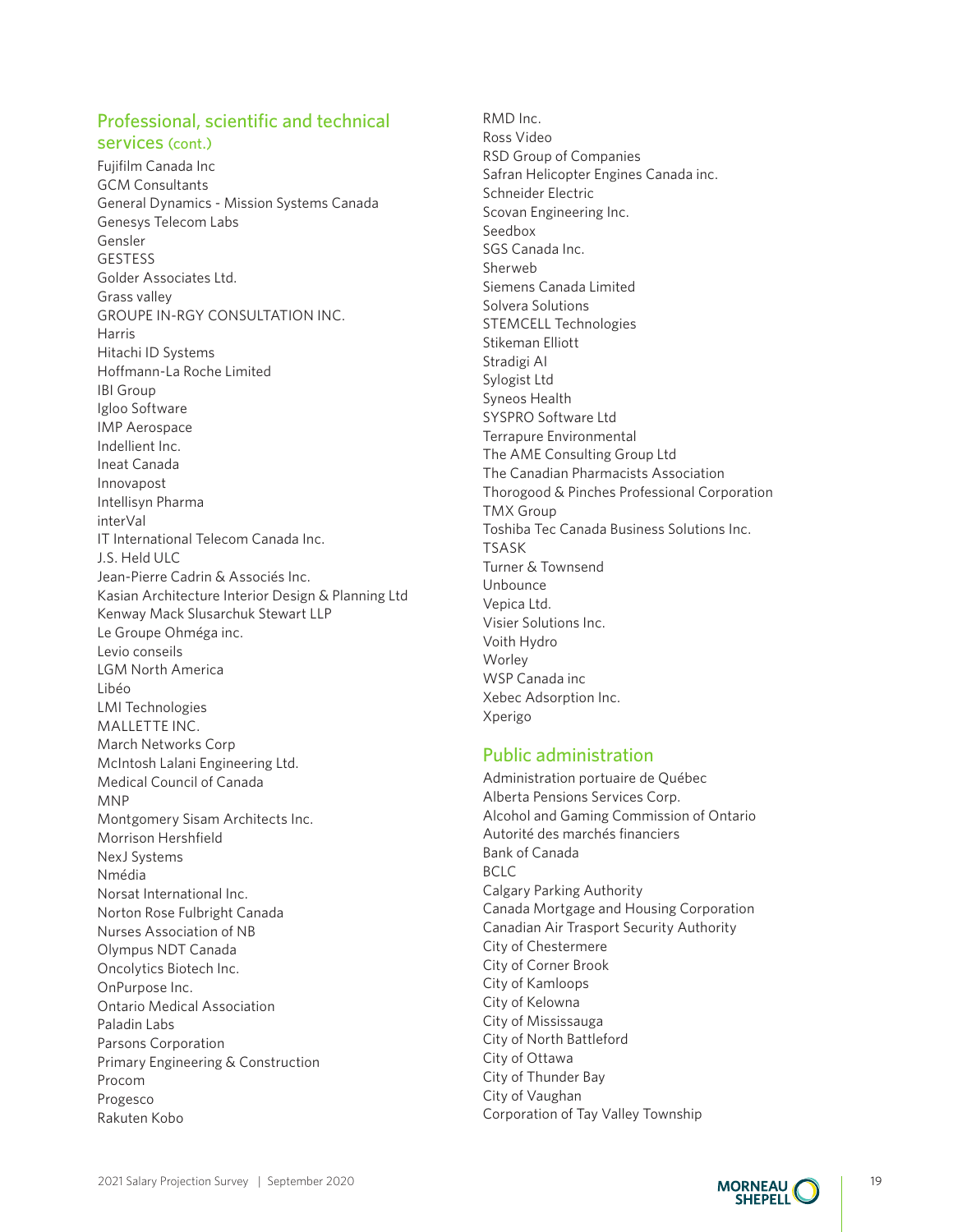#### Public administration (cont.)

County of Grey District Municipality of Muskoka Government of BC Membertou Band Council District Municipality of Muskoka Government of BC Membertou Band Council MPAC MRC de La Haute-Yamaka Municipalité de Chelsea Municipalité du village de Val-David Municipality of Middlesex Centre Municipality of the District of Shelburne Niagara Region Ontario College of Teachers Ontario Pension Board Parc Jean-Drapeau Professional Geoscientists Ontario Public Service Commission Region of Halton Regional Municipality of Wood Buffalo Société du Parc Jean-Drapeau Squamish-Lillooet Regional District Strathcona County The City of Timmins Town of Aurora Town of Banff Town of Canmore Town of High River Town of Oakville Town of Quispamsis Town of Sundre Town of Truro Ville de Beaconsfield Ville de La Tuque Ville de Montreal Ville de Montréal Ville de Sainte-Adèle Vulcan County WorkSafeBC

#### Real estate, rental and leasing

BCREA BGIS Boardwalk REIT Brookfield Properties Canada Lands Company Chartwell Retirement Residences Crombie reit Crown Property Management Harvard Property Management Hollyburn Properties Limited

Hopewell Development LP Le Groupe Maurice Morguard Investment Limited NorthWest Healthcre Properties REIT **OACIO** Onni Group Ottawa Community Housing Corporation Parkbridge Lifestyle Communities Property.ca Incorporated Pure Industrial Qualico Silver Sage Housing Triovest Realty Advisors Inc. Vancouver Island Real Estate Board ViewPoint Realty Services

#### Retail Trade

420 Premium Markets Ltd. adidas Canada Limited Bannister Automotive Group Becker Shoes - Home Office Best Buy Canada Calgary Co-operative Association Limited Clarins Canada Inc. Copp Building Materials Limited Driving Change Automotive Group ECCO Shoes Canda Inc Flipkart Great West Equipment Groupe F. Dufresne Groupe Filgo-Sonic Holt Renfrew Hudson's Bay IdKids Group\_OKAIDI IGA extra famille Pelletier Indigo LCBO Loblaw Companies Limited Pet Valu Canada Inc. Purdys Chocolatier R.C. Purdy Chocolates Ltd. RDTS inc Samsung Electronics Canada Inc. Savers Sleep Country Canada Sobeys Sony Staples Canada The North West Company TJX Canada United Farmers of Alberta Ltd. Vernon Toyota Walmart Canada

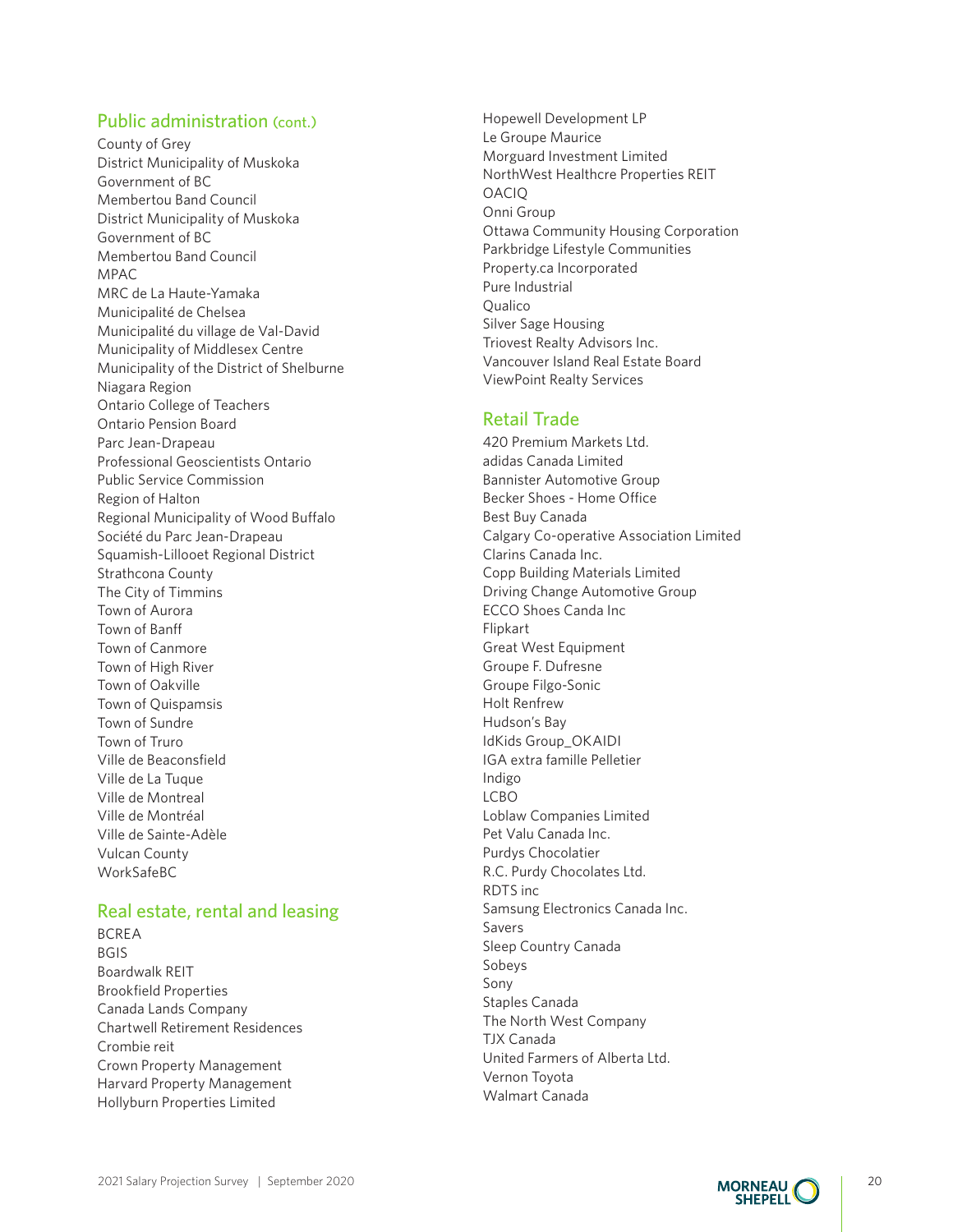#### Transportation and warehousing

A. Harvey Group of Companies Aéroport de Québec Air Canada Asmodee Canada Autobus Auger Axxess International BCRTC Canadian National Railway Company Canpotex Limited Cascade Aerospace **CEVA** Confederation Freezers Congebec Inc Core-Mark International, Inc. Erb Transport Limited Federal Express Canada Flair Airlines Gordon Food Service Halifax Employers Association Halifax Port Authority Inland Group Kenroc Building Materials Co. Ltd. Kreos Aviation Le Groupe Océean Maritimes employers association MGT MTD Products ODG OK Tire Stores Ottawa International Airport Authority Paradigm Precision Porter Airlines Purolator Purolator Inc Rome Sales Inc Roulements Koyo Canada Société de Transport de Montréal TPA Transat A.T. Transervice Lease co. United Van Lines (canada) Ltd. Vancouver Fraser Port Authority Versacold Logistics Services West Wind Group of Companies

#### **Utilities**

AltaLink LP BC Hydro Power Authority Brookfield Renewable Capital Power EfficiencyOne ENERCON Canada Inc. Énergir EPCOR Utilities Fédération interprofessionnelle de la santé du Québec FortisAlberta FortisBC H2O Power H2O Power Holding LP Halton Hills Hydro Hydro-Québec IESO Nalcor Energy Newfoundland Power Inc. Ontario Energy Board Superior Propane TC Energy Toronto Hydro Ville de La Pocatière

### Wholesale trade

Arhoma Burnac Produce Ltd. Corporation Campbell Company of Canada Checkers Cleaning Supply East Penn Canasd Eddy Group Limited Fairview Ltd. Federated Co-operatives Limited Fresh Direct Produce GESCO Group of Companies Glover International Trucks Groupe Touchette Henry Schein Canada, Inc. John G. Hofland Ltd. KIND Healthy Snacks Ulc M&L Supply, Fire & Safety McKesson Canada National Tire Distributors Novexco The Oppenheimer Group Toyo Tire Canada Inc UNFI Canada Inc. Unipharm Wholesale Drugs

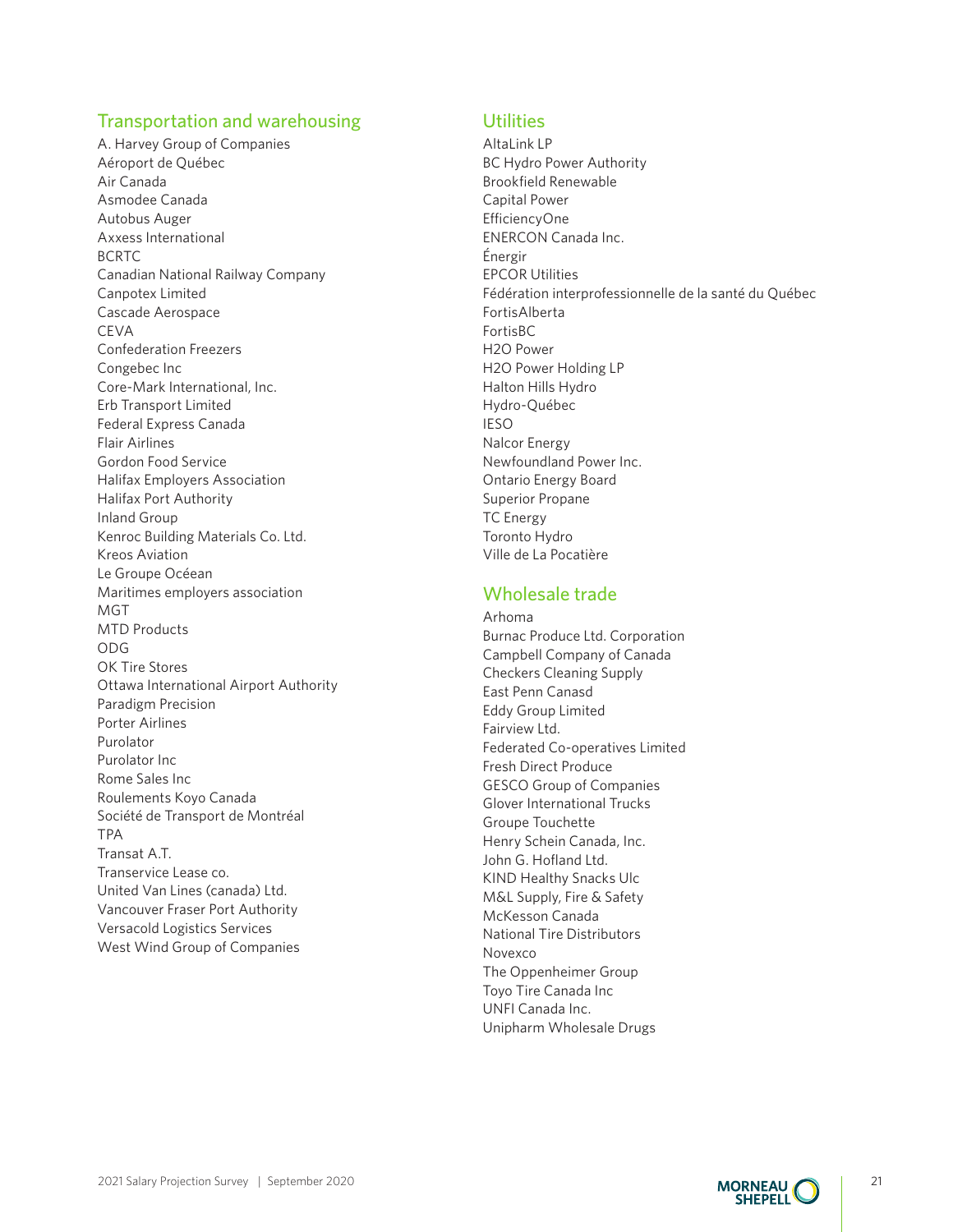# <span id="page-23-0"></span>**Notice**

This document is intended for general informational purposes only and is not intended to be professional advice. The information contained in this document is based on sources that are believed to be reliable. Morneau Shepell, however, makes no representations or warranties as to the accuracy or completeness of such information and shall not be liable for any loss or damage (including direct, indirect, consequential, punitive, exemplary or incidental damages) for any error, omission or inaccuracy in such information.

Morneau Shepell logos and other trademarks are the property of Morneau Shepell Ltd. in Canada and/or other countries. No part of this document may be reproduced in any manner without the prior written permission of Morneau Shepell.

## For more information

**Anand Parsan, B.Com., C.Dir** Partner & National Practice Leader, Compensation Consulting Practice 416 355-5465 [aparsan@morneaushepell.com](mailto:aparsan%40morneaushepell.com?subject=)

**Gail Evans, MBA, CPHR** Vice President 1 877 264-5166 [gevans@wynfordgroup.com](mailto:gevans%40wynfordgroup.com?subject=)